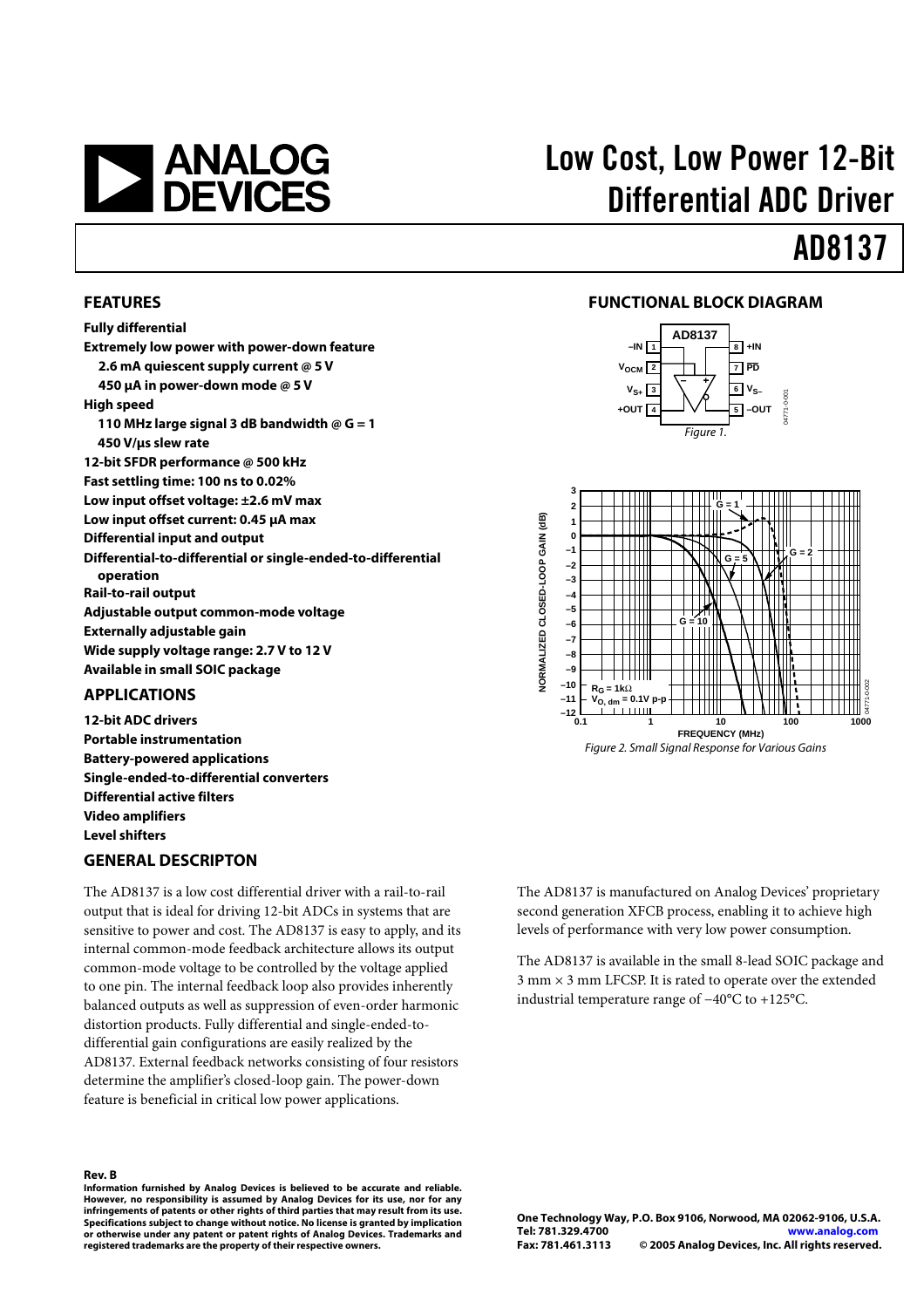# TABLE OF CONTENTS

### **REVISION HISTORY**

| $7/05$ —Rev. A to Rev. B |  |
|--------------------------|--|
|                          |  |

### **8/04—Rev. 0 to Rev. A.**

### **5/04—Revision 0: Initial Version**

| Analyzing a Typical Application with Matched $R_F$ and $R_G$ |  |
|--------------------------------------------------------------|--|
| Estimating Noise, Gain, and Bandwith with Matched            |  |
| Driving an ADC with Greater than 12-Bit Performance 22       |  |
|                                                              |  |
|                                                              |  |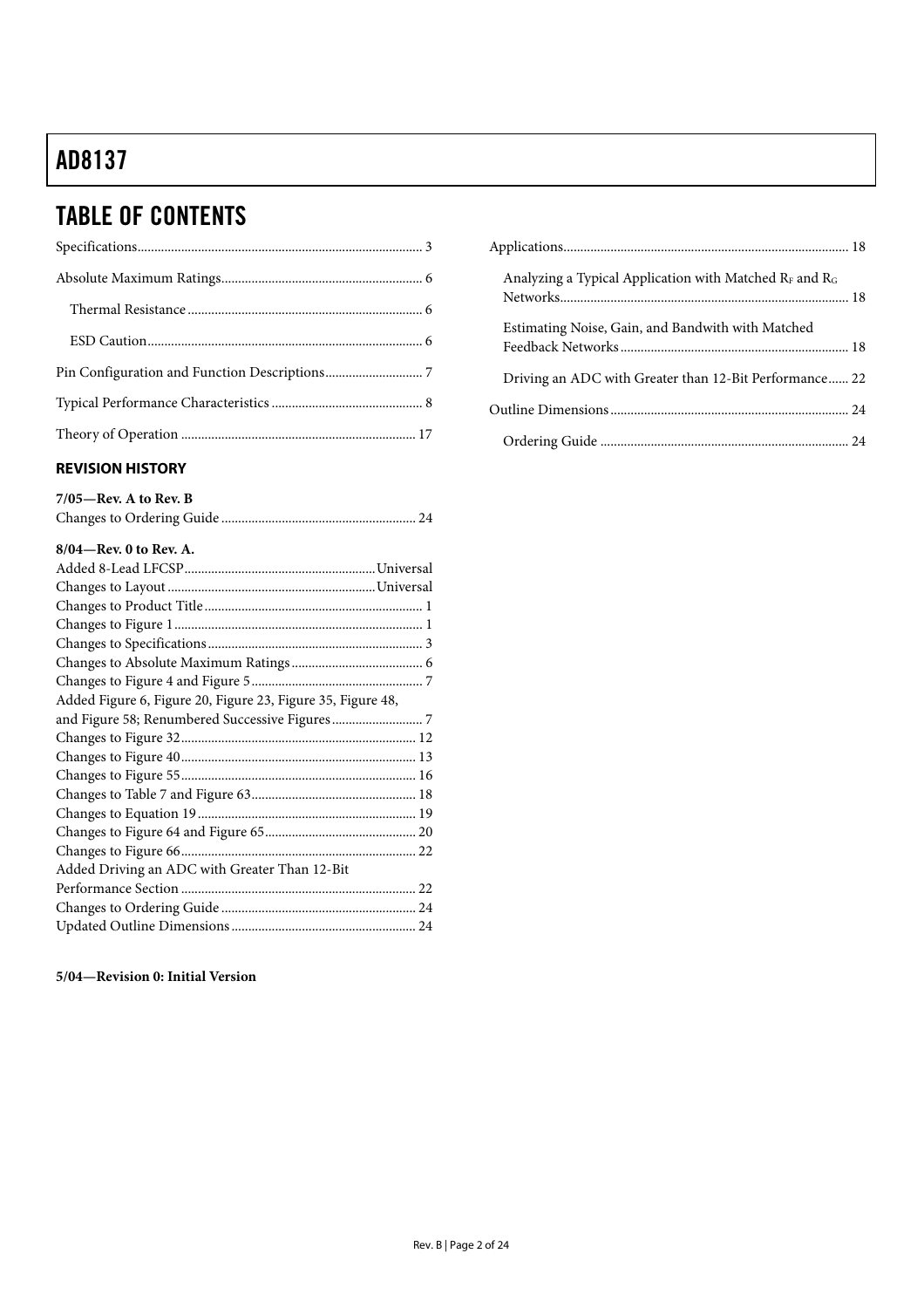### **SPECIFICATIONS**

 $V_S = \pm 5$  V,  $V_{\text{OCM}} = 0$  V (@ 25°C, differential gain = 1,  $R_L$ , dm =  $R_F = R_G = 1$  k $\Omega$ , unless otherwise noted,  $T_{\text{MIN}}$  to  $T_{\text{MAX}} = -40$ °C to +125°C). **Table 1.** 

| <b>Conditions</b><br>Min<br><b>Parameter</b><br><b>Typ</b><br>Max |                                                                  |                 |         |                 | Unit           |
|-------------------------------------------------------------------|------------------------------------------------------------------|-----------------|---------|-----------------|----------------|
| DIFFERENTIAL INPUT PERFORMANCE                                    |                                                                  |                 |         |                 |                |
| <b>DYNAMIC PERFORMANCE</b>                                        |                                                                  |                 |         |                 |                |
| -3 dB Small Signal Bandwidth                                      | $V_{O, dm} = 0.1 V p-p$<br>64<br>76                              |                 |         |                 | <b>MHz</b>     |
| -3 dB Large Signal Bandwidth                                      | $V_{O, dm} = 2 V p-p$                                            | 79<br>110       |         |                 | <b>MHz</b>     |
| <b>Slew Rate</b>                                                  | $V_{O, dm} = 2 V$ step                                           |                 | 450     |                 | $V/\mu s$      |
| Settling Time to 0.02%                                            | $V_{O, dm} = 3.5 V$ step                                         |                 | 100     |                 | ns             |
| Overdrive Recovery Time                                           | $G = 2$ , $V_{1, dm} = 12 V p-p$ triangle wave                   |                 | 85      |                 | ns             |
| NOISE/HARMONIC PERFORMANCE                                        |                                                                  |                 |         |                 |                |
| <b>SFDR</b>                                                       | $V_{O, dm} = 2 V p-p$ , f <sub>c</sub> = 500 kHz                 |                 | 90      |                 | dB             |
|                                                                   | $V_{O, dm} = 2 V p-p, f_C = 2 MHz$                               |                 | 76      |                 | dB             |
| Input Voltage Noise                                               | $f = 50$ kHz to 1 MHz                                            |                 | 8.25    |                 | nV/√Hz         |
| <b>Input Current Noise</b>                                        | $f = 50$ kHz to 1 MHz                                            |                 | 1       |                 | $pA/\sqrt{Hz}$ |
| <b>DC PERFORMANCE</b>                                             |                                                                  |                 |         |                 |                |
| Input Offset Voltage                                              | $V_{IP} = V_{IN} = V_{OCM} = 0 V$                                | $-2.6$          | ±0.7    | $+2.6$          | mV             |
| Input Offset Voltage Drift                                        | <b>TMIN to TMAX</b>                                              |                 | 3       |                 | µV/°C          |
| Input Bias Current                                                | <b>T<sub>MIN</sub></b> to T <sub>MAX</sub>                       |                 | 0.5     | $\mathbf{1}$    | μA             |
| Input Offset Current                                              |                                                                  |                 | 0.1     | 0.45            | μA             |
| Open-Loop Gain                                                    |                                                                  |                 | 91      |                 | dB             |
| <b>INPUT CHARACTERISTICS</b>                                      |                                                                  |                 |         |                 |                |
| Input Common-Mode Voltage Range                                   |                                                                  | $-4$            |         | $+4$            | $\vee$         |
| Input Resistance                                                  | Differential                                                     |                 | 800     |                 | KΩ             |
|                                                                   | Common-mode                                                      |                 | 400     |                 | ΚΩ             |
| Input Capacitance                                                 | Common-mode                                                      |                 | 1.8     |                 | pF             |
| <b>CMRR</b>                                                       | $\Delta V_{ICM} = \pm 1 V$                                       | 66              | 79      |                 | dB             |
| <b>OUTPUT CHARACTERISTICS</b>                                     |                                                                  |                 |         |                 |                |
| <b>Output Voltage Swing</b>                                       | Each single-ended output, $R_{L, dm} = 1 k\Omega$                | $V_{s-} + 0.55$ |         | $V_{S+}$ - 0.55 | v              |
| <b>Output Current</b>                                             |                                                                  |                 | 20      |                 | mA             |
| <b>Output Balance Error</b>                                       | $f = 1$ MHz                                                      | $-64$           |         |                 | dB             |
| V <sub>OCM</sub> to V <sub>O, cm</sub> PERFORMANCE                |                                                                  |                 |         |                 |                |
| VOCM DYNAMIC PERFORMANCE                                          |                                                                  |                 |         |                 |                |
| $-3$ dB Bandwidth                                                 | $V_{O, cm} = 0.1 V p-p$                                          |                 | 58      |                 | MHz            |
| <b>Slew Rate</b>                                                  | $V_{O, cm} = 0.5 V p-p$                                          |                 | 63      |                 | $V/\mu s$      |
| Gain                                                              |                                                                  | 0.992           | 1.000   | 1.008           | V/V            |
| VOCM INPUT CHARACTERISTICS                                        |                                                                  |                 |         |                 |                |
| Input Voltage Range                                               |                                                                  | $-4$            |         | $+4$            | v              |
| Input Resistance                                                  |                                                                  |                 | 35      |                 | kΩ             |
| Input Offset Voltage                                              |                                                                  | $-28$           | ±11     | $+28$           | mV             |
| Input Voltage Noise<br>$f = 100$ kHz to 1 MHz                     |                                                                  |                 | 18      |                 | nV/√Hz         |
| <b>Input Bias Current</b>                                         |                                                                  |                 | 0.3     | 1.1             | μA             |
| <b>CMRR</b>                                                       | $\Delta V_{O, dm}/\Delta V_{OCM}$ , $\Delta V_{OCM} = \pm 0.5$ V | 62              | 75      |                 | dB             |
| POWER SUPPLY                                                      |                                                                  |                 |         |                 |                |
| <b>Operating Range</b>                                            |                                                                  | $+2.7$          |         | ±6              | $\mathsf{V}$   |
| Quiescent Current                                                 |                                                                  |                 | 3.2     | 3.6             | mA             |
| Quiescent Current, Disabled                                       | Power-down $=$ low                                               |                 | 750     | 900             | μA             |
| <b>PSRR</b>                                                       | $\Delta V_5 = \pm 1$ V                                           | 79              | 91      |                 | dB             |
| PD PIN                                                            |                                                                  |                 |         |                 |                |
| Threshold Voltage                                                 |                                                                  | $V_{s-} + 0.7$  |         | $V_{s-} + 1.7$  | V              |
| Input Current                                                     | Power-Down = high/low                                            |                 | 150/210 | 170/240         | μA             |
| OPERATING TEMPERATURE RANGE                                       |                                                                  | $-40$           |         | $+125$          | $\overline{C}$ |
|                                                                   |                                                                  |                 |         |                 |                |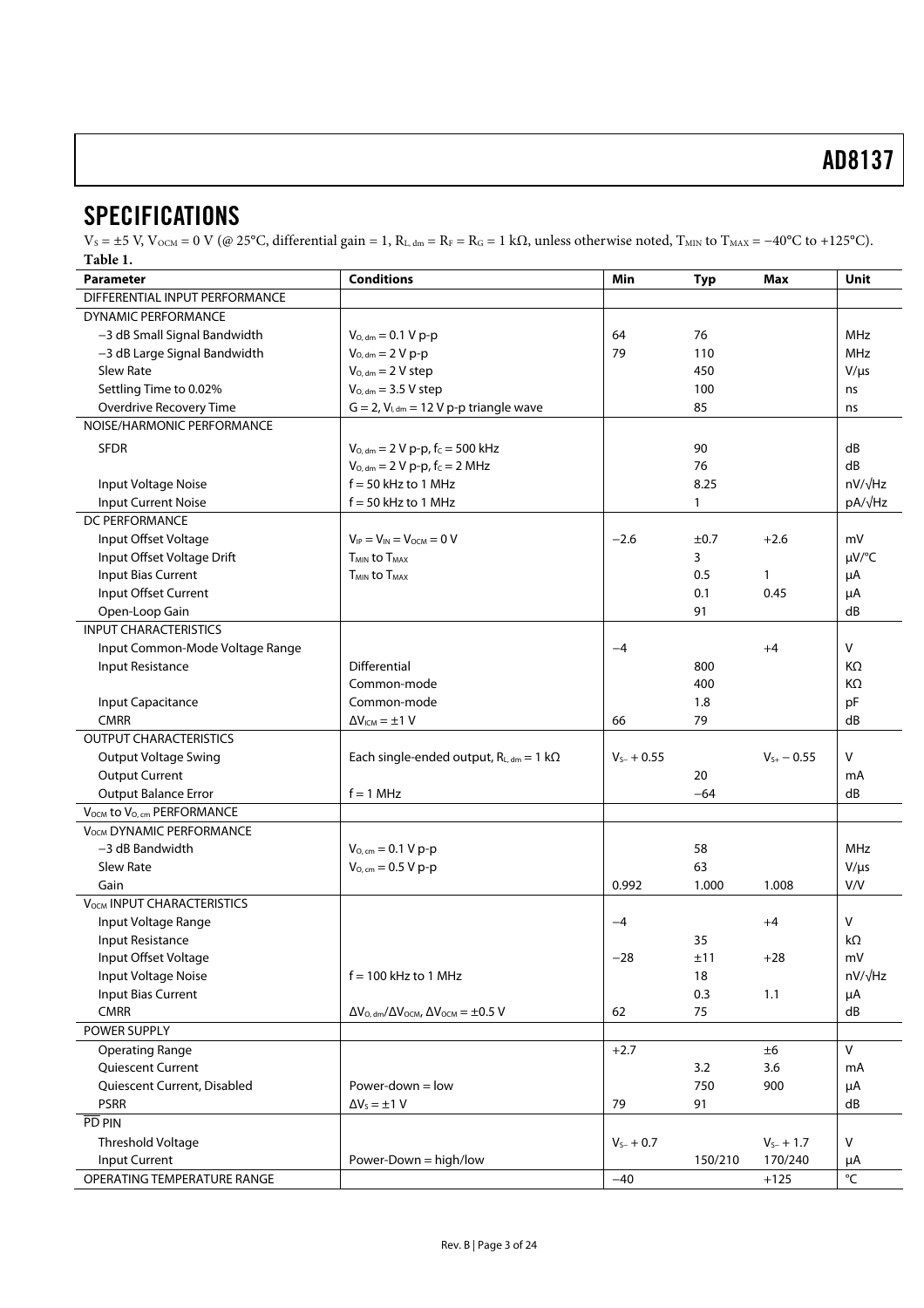$V_S$  = 5 V, V<sub>OCM</sub> = 2.5 V (@ 25°C, differential gain = 1, R<sub>L, dm</sub> = R<sub>F</sub> = R<sub>G</sub> = 1 kΩ, unless otherwise noted, T<sub>MIN</sub> to T<sub>MAX</sub> = −40°C to +125°C). **Table 2.** 

|                                                                                                                        | Unit           |  |
|------------------------------------------------------------------------------------------------------------------------|----------------|--|
| DIFFERENTIAL INPUT PERFORMANCE                                                                                         |                |  |
| <b>DYNAMIC PERFORMANCE</b>                                                                                             |                |  |
| 63<br>-3 dB Small Signal Bandwidth<br>$V_{O, dm} = 0.1 V p-p$<br>75                                                    | <b>MHz</b>     |  |
| -3 dB Large Signal Bandwidth<br>$V_{O, dm} = 2 V p-p$<br>76<br>107                                                     | <b>MHz</b>     |  |
| <b>Slew Rate</b><br>$V_{O, dm} = 2 V$ step<br>375                                                                      | $V/\mu s$      |  |
| Settling Time to 0.02%<br>$V_{O, dm} = 3.5 V$ step<br>110                                                              | ns             |  |
| Overdrive Recovery Time<br>$G = 2$ , $V_{l, dm} = 7 V p-p$ triangle wave<br>90                                         | ns             |  |
| NOISE/HARMONIC PERFORMANCE                                                                                             |                |  |
| <b>SFDR</b><br>$V_{O, dm} = 2 V p-p$ , fc = 500 kHz<br>89                                                              | dB             |  |
| $V_{O, dm} = 2 V p-p, f_C = 2 MHz$<br>73                                                                               | dB             |  |
| $f = 50$ kHz to 1 MHz<br>8.25<br>Input Voltage Noise                                                                   | $nV/\sqrt{Hz}$ |  |
| $f = 50$ kHz to 1 MHz<br>Input Current Noise<br>1                                                                      | $pA/\sqrt{Hz}$ |  |
| DC PERFORMANCE                                                                                                         |                |  |
| Input Offset Voltage<br>$V_{IP} = V_{IN} = V_{OCM} = 0 V$<br>$-2.7$<br>±0.7<br>$+2.7$                                  | mV             |  |
| Input Offset Voltage Drift<br>TMIN to TMAX<br>3                                                                        | $\mu V$ /°C    |  |
| Input Bias Current<br>T <sub>MIN</sub> to T <sub>MAX</sub><br>0.9<br>0.5                                               | μA             |  |
| Input Offset Current<br>0.1<br>0.45                                                                                    | μA             |  |
| Open-Loop Gain<br>89                                                                                                   | dB             |  |
| <b>INPUT CHARACTERISTICS</b>                                                                                           |                |  |
| Input Common-Mode Voltage Range<br>4<br>1                                                                              | V              |  |
| Input Resistance<br>Differential<br>800                                                                                | KΩ             |  |
| Common-mode<br>400                                                                                                     | ΚΩ             |  |
| Common-mode<br>Input Capacitance<br>1.8                                                                                | pF             |  |
| <b>CMRR</b><br>$\Delta V_{ICM} = \pm 1$ V<br>64<br>90                                                                  | dB             |  |
| <b>OUTPUT CHARACTERISTICS</b>                                                                                          |                |  |
| <b>Output Voltage Swing</b><br>Each single-ended output, $R_{L, dm} = 1 k\Omega$<br>$V_{S+}$ - 0.45<br>$V_{s-} + 0.45$ | v              |  |
| <b>Output Current</b><br>20                                                                                            | mA             |  |
| <b>Output Balance Error</b><br>$f = 1$ MHz<br>$-64$                                                                    | dB             |  |
| VOCM to Vo, cm PERFORMANCE                                                                                             |                |  |
| <b>VOCM DYNAMIC PERFORMANCE</b>                                                                                        |                |  |
| -3 dB Bandwidth<br>$V_{O, cm} = 0.1 V p-p$<br>60                                                                       | <b>MHz</b>     |  |
| <b>Slew Rate</b><br>$V_{O, cm} = 0.5 V p-p$<br>61                                                                      | $V/\mu s$      |  |
| Gain<br>0.980<br>1.000<br>1.020                                                                                        | V/V            |  |
| V <sub>OCM</sub> INPUT CHARACTERISTICS                                                                                 |                |  |
| Input Voltage Range<br>4<br>1                                                                                          | V              |  |
| <b>Input Resistance</b><br>35                                                                                          | kΩ             |  |
| Input Offset Voltage<br>$-25$<br>±7.5<br>$+25$                                                                         | mV             |  |
| Input Voltage Noise<br>$f = 100$ kHz to 5 MHz<br>$18\,$                                                                | nV/√Hz         |  |
| Input Bias Current<br>0.25<br>0.9                                                                                      | μA             |  |
| <b>CMRR</b><br>75<br>$\Delta V_{O, dm}$ / $\Delta V_{OCM}$ , $\Delta V_{OCM} = \pm 0.5$ V<br>62                        | dB             |  |
| POWER SUPPLY                                                                                                           |                |  |
| <b>Operating Range</b><br>$+2.7$<br>±6                                                                                 | V              |  |
| Quiescent Current<br>2.8<br>2.6                                                                                        | mA             |  |
| Power-down $=$ low<br>Quiescent Current, Disabled<br>450<br>600                                                        | μA             |  |
| <b>PSRR</b><br>91<br>$\Delta V_s = \pm 1$ V<br>79                                                                      | dB             |  |
| PD PIN                                                                                                                 |                |  |
| Threshold Voltage<br>$V_{s-} + 1.5$<br>$V_{s-} + 0.7$                                                                  | V              |  |
| <b>Input Current</b><br>Power-down = high/low<br>50/110<br>60/120                                                      | μA             |  |
| OPERATING TEMPERATURE RANGE<br>$-40$<br>$+125$                                                                         | °C             |  |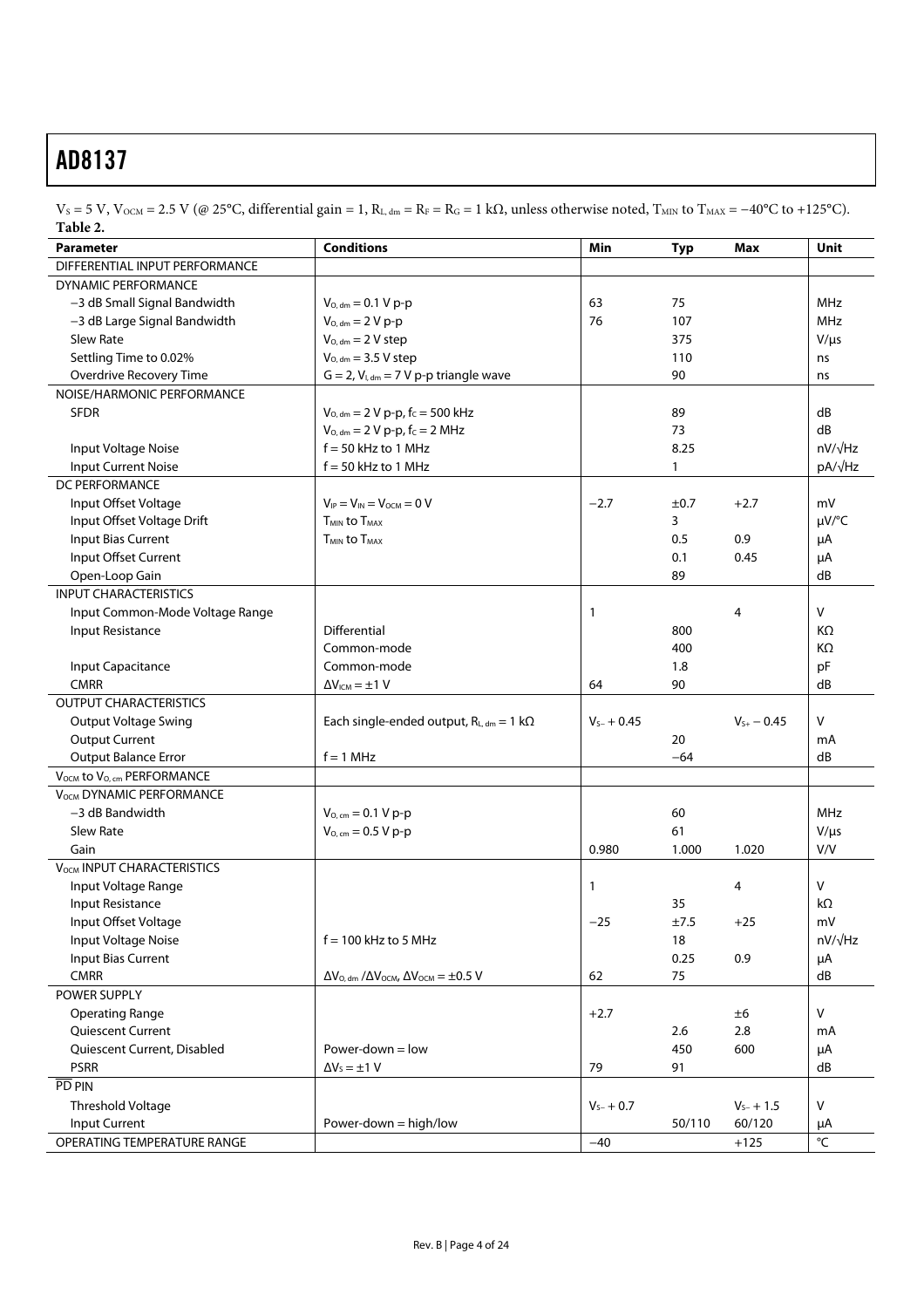| Table 3.                                           |                                                                      |                 |              |                 |                         |
|----------------------------------------------------|----------------------------------------------------------------------|-----------------|--------------|-----------------|-------------------------|
| <b>Parameter</b>                                   | <b>Conditions</b>                                                    | Min             | Typ          | Max             | <b>Unit</b>             |
| DIFFERENTIAL INPUT PERFORMANCE                     |                                                                      |                 |              |                 |                         |
| <b>DYNAMIC PERFORMANCE</b>                         |                                                                      |                 |              |                 |                         |
| -3 dB Small Signal Bandwidth                       | $V_{O, dm} = 0.1 V p-p$                                              | 61              | 73           |                 | <b>MHz</b>              |
| -3 dB Large Signal Bandwidth                       | $V_{O, dm} = 2 V p-p$                                                | 62              | 93           |                 | <b>MHz</b>              |
| Slew Rate                                          | $V_{O, dm} = 2 V$ Step                                               |                 | 340          |                 | $V/\mu s$               |
| Settling Time to 0.02%                             | $V_{O, dm} = 3.5 V$ Step                                             |                 | 110          |                 | ns                      |
| Overdrive Recovery Time                            | $G = 2$ , $V_{I, dm} = 5 V p-p$ Triangle Wave                        |                 | 100          |                 | ns                      |
| NOISE/HARMONIC PERFORMANCE                         |                                                                      |                 |              |                 |                         |
| <b>SFDR</b>                                        | $V_{O, dm} = 2 V p-p$ , fc = 500 kHz                                 |                 | 89           |                 | dB                      |
|                                                    | $V_{O, dm} = 2 V p-p, f_C = 2 MHz$                                   |                 | 71           |                 | dB                      |
| Input Voltage Noise                                | $f = 50$ kHz to 1 MHz                                                |                 | 8.25         |                 | $nV/\sqrt{Hz}$          |
| <b>Input Current Noise</b>                         | $f = 50$ kHz to 1 MHz                                                |                 | $\mathbf{1}$ |                 | pA/√Hz                  |
| DC PERFORMANCE                                     |                                                                      |                 |              |                 |                         |
| Input Offset Voltage                               | $V_{IP} = V_{IN} = V_{OCM} = 0 V$                                    | $-2.75$         | ±0.7         | $+2.75$         | mV                      |
| Input Offset Voltage Drift                         | T <sub>MIN</sub> to T <sub>MAX</sub>                                 |                 | 3            |                 | µV/°C                   |
| Input Bias Current                                 | <b>TMIN to TMAX</b>                                                  |                 | 0.5          | 0.9             |                         |
| Input Offset Current                               |                                                                      |                 |              | 0.4             | μA                      |
|                                                    |                                                                      |                 | 0.1          |                 | μA                      |
| Open-Loop Gain<br><b>INPUT CHARACTERISTICS</b>     |                                                                      |                 | 87           |                 | dB                      |
|                                                    |                                                                      |                 |              |                 |                         |
| Input Common-Mode Voltage Range                    |                                                                      | $\mathbf{1}$    |              | $\overline{2}$  | v                       |
| Input Resistance                                   | Differential                                                         |                 | 800          |                 | MΩ                      |
|                                                    | Common-mode                                                          |                 | 400          |                 | MΩ                      |
| Input Capacitance                                  | Common-mode                                                          |                 | 1.8          |                 | pF                      |
| <b>CMRR</b>                                        | $\Delta V_{ICM} = \pm 1 V$                                           | 64              | 80           |                 | dB                      |
| <b>OUTPUT CHARACTERISTICS</b>                      |                                                                      |                 |              |                 |                         |
| <b>Output Voltage Swing</b>                        | Each single-ended output, $R_{L, dm} = 1 k\Omega$                    | $V_{s-} + 0.37$ |              | $V_{S+}$ – 0.37 | v                       |
| <b>Output Current</b>                              |                                                                      |                 | 20           |                 | mA                      |
| <b>Output Balance Error</b>                        | $f = 1$ MHz                                                          |                 | $-64$        |                 | dB                      |
| V <sub>OCM</sub> to V <sub>O. cm</sub> PERFORMANCE |                                                                      |                 |              |                 |                         |
| <b>VOCM DYNAMIC PERFORMANCE</b>                    |                                                                      |                 |              |                 |                         |
| -3 dB Bandwidth                                    | $V_{O, cm} = 0.1 V p-p$                                              |                 | 61           |                 | MHz                     |
| Slew Rate                                          | $V_{O, cm} = 0.5 V p-p$                                              |                 | 59           |                 | $V/\mu s$               |
| Gain                                               |                                                                      | 0.96            | 1.00         | 1.04            | V/V                     |
| V <sub>OCM</sub> INPUT CHARACTERISTICS             |                                                                      |                 |              |                 |                         |
| Input Voltage Range                                |                                                                      | 1.0             |              | 2.0             | v                       |
| Input Resistance                                   |                                                                      |                 | 35           |                 | $k\Omega$               |
| Input Offset Voltage                               |                                                                      | $-25$           | ±5.5         | $+25$           | mV                      |
| Input Voltage Noise                                | $f = 100$ kHz to 5 MHz                                               |                 | 18           |                 | nV/√Hz                  |
| <b>Input Bias Current</b>                          |                                                                      |                 | 0.3          | 0.7             | μA                      |
| <b>CMRR</b>                                        | $\Delta V_{O, dm}$ / $\Delta V_{OCM}$ , $\Delta V_{OCM} = \pm 0.5$ V | 62              | 74           |                 | dB                      |
| POWER SUPPLY                                       |                                                                      |                 |              |                 |                         |
| <b>Operating Range</b>                             |                                                                      | $+2.7$          |              | ±6              | V                       |
| Quiescent Current                                  |                                                                      |                 | 2.3          | 2.5             | mA                      |
| Quiescent Current, Disabled                        | Power-down $=$ low                                                   |                 | 345          | 460             | μA                      |
| <b>PSRR</b>                                        | $\Delta V_5 = \pm 1$ V                                               | 78              | 90           |                 | dB                      |
| PD PIN                                             |                                                                      |                 |              |                 |                         |
|                                                    |                                                                      |                 |              |                 | V                       |
| <b>Threshold Voltage</b><br>Input Current          |                                                                      | $V_{s-} + 0.7$  |              | $V_{s-} + 1.5$  |                         |
|                                                    | Power-down = high/low                                                |                 | 8/65         | 10/70           | μA                      |
| OPERATING TEMPERATURE RANGE                        |                                                                      | $-40$           |              | $+125$          | $^{\circ}\!{\mathsf C}$ |

 $V_S = 3$  V, V<sub>OCM</sub> = 1.5 V (@ 25°C, differential gain = 1, R<sub>L, dm</sub> = R<sub>F</sub> = R<sub>G</sub> = 1 kΩ, unless otherwise noted, T<sub>MIN</sub> to T<sub>MAX</sub> = −40°C to +125°C). **Table 3.**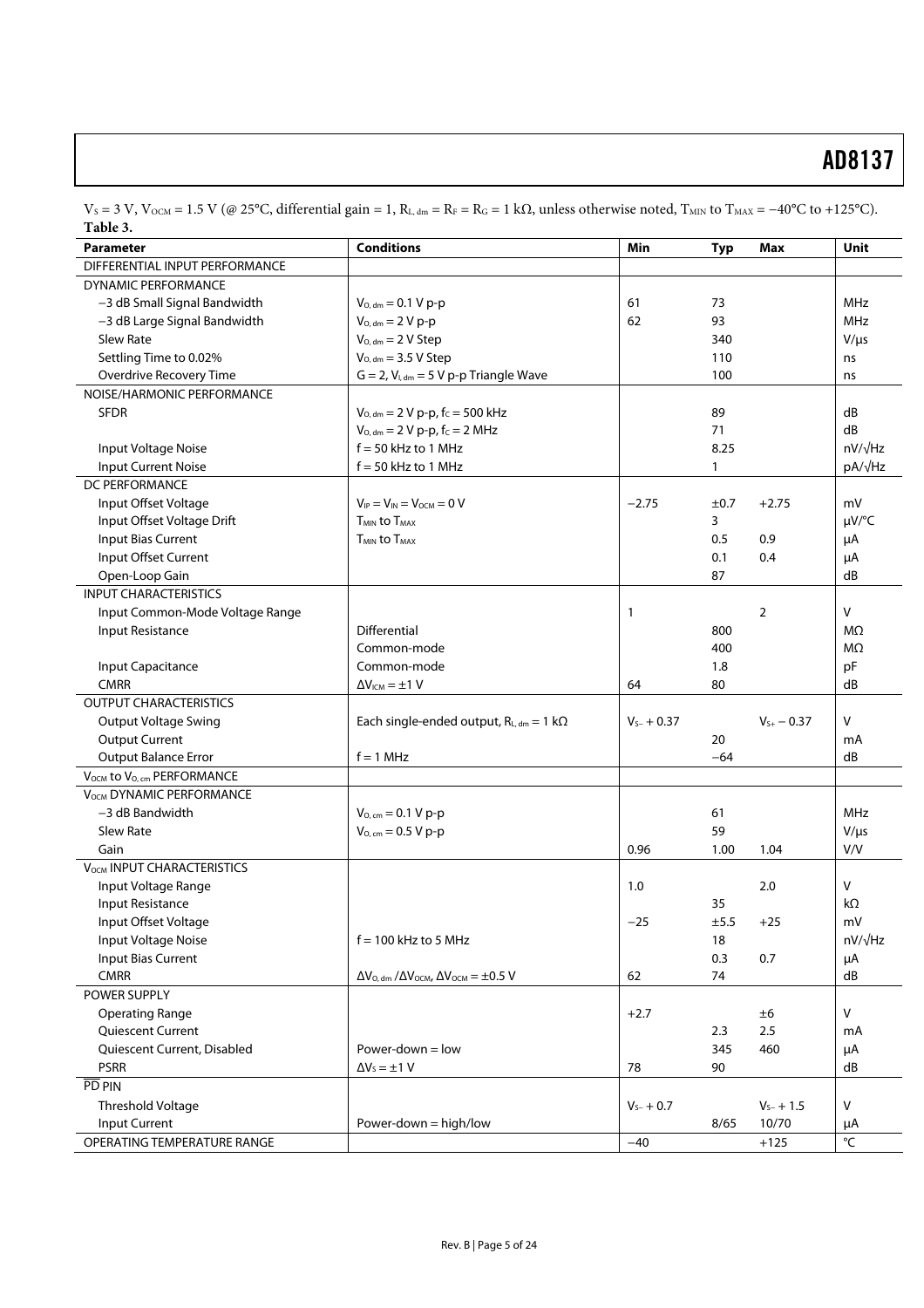# ABSOLUTE MAXIMUM RATINGS

### **Table 4.**

| <b>Parameter</b>                    | Rating                               |  |  |
|-------------------------------------|--------------------------------------|--|--|
| Supply Voltage                      | 12V                                  |  |  |
| <b>V</b> осм                        | $V_{S+}$ to $V_{S-}$                 |  |  |
| Power Dissipation                   | See Figure 3                         |  |  |
| Input Common-Mode Voltage           | $V_{S+}$ to $V_{S-}$                 |  |  |
| Storage Temperature                 | $-65^{\circ}$ C to +125 $^{\circ}$ C |  |  |
| <b>Operating Temperature Range</b>  | $-40^{\circ}$ C to $+125^{\circ}$ C  |  |  |
| Lead Temperature (Soldering 10 sec) | $300^{\circ}$ C                      |  |  |
| Junction Temperature                | $150^{\circ}$ C                      |  |  |

Stresses above those listed under Absolute Maximum Ratings may cause permanent damage to the device. This is a stress rating only and functional operation of the device at these or any other conditions above those indicated in the operational section of this specification is not implied. Exposure to absolute maximum rating conditions for extended periods may affect device reliability.

### **THERMAL RESISTANCE**

 $θ<sub>IA</sub>$  is specified for the worst-case conditions, that is,  $θ<sub>IA</sub>$  is specified for the device soldered in a circuit board in still air.

**Table 5. Thermal Resistance** 

| Package Type   | θJA | $\theta_{\rm JC}$ | Unit          |
|----------------|-----|-------------------|---------------|
| SOIC-8/2-Layer | 157 | 56                | °C/W          |
| SOIC-8/4-Layer | 125 | 56                | °C/W          |
| LFCSP/4-Layer  | 70  | 56                | $\degree$ C/W |

### *Maximum Power Dissipation*

The maximum safe power dissipation in the AD8137 package is limited by the associated rise in junction temperature  $(T_J)$  on the die. At approximately 150°C, which is the glass transition temperature, the plastic changes its properties. Even temporarily exceeding this temperature limit may change the stresses that the package exerts on the die, permanently shifting the parametric performance of the AD8137. Exceeding a junction temperature of 175°C for an extended period of time can result in changes in the silicon devices, potentially causing failure.

### **ESD CAUTION**

ESD (electrostatic discharge) sensitive device. Electrostatic charges as high as 4000 V readily accumulate on the human body and test equipment and can discharge without detection. Although this product features proprietary ESD protection circuitry, permanent damage may occur on devices subjected to high energy electrostatic discharges. Therefore, proper ESD precautions are recommended to avoid performance degradation or loss of functionality.



The power dissipated in the package  $(P_D)$  is the sum of the quiescent power dissipation and the power dissipated in the package due to the load drive for all outputs. The quiescent power is the voltage between the supply pins  $(V<sub>s</sub>)$  times the quiescent current  $(I<sub>s</sub>)$ . The load current consists of differential and common-mode currents flowing to the load, as well as currents flowing through the external feedback networks and the internal common-mode feedback loop. The internal resistor tap used in the common-mode feedback loop places a 1 k $\Omega$ differential load on the output. RMS output voltages should be considered when dealing with ac signals.

Airflow reduces  $\theta_{JA}$ . Also, more metal directly in contact with the package leads from metal traces, through holes, ground, and power planes reduces the  $\theta_{IA}$ .

Figure 3 shows the maximum safe power dissipation in the package vs. the ambient temperature for the SOIC-8 (125°C/W) and LFCSP ( $\theta_{IA} = 70^{\circ}$ C/W) package on a JEDEC standard 4-layer board.  $\theta_{JA}$  values are approximations.



Figure 3. Maximum Power Dissipation vs. Temperature for a 4-Layer Board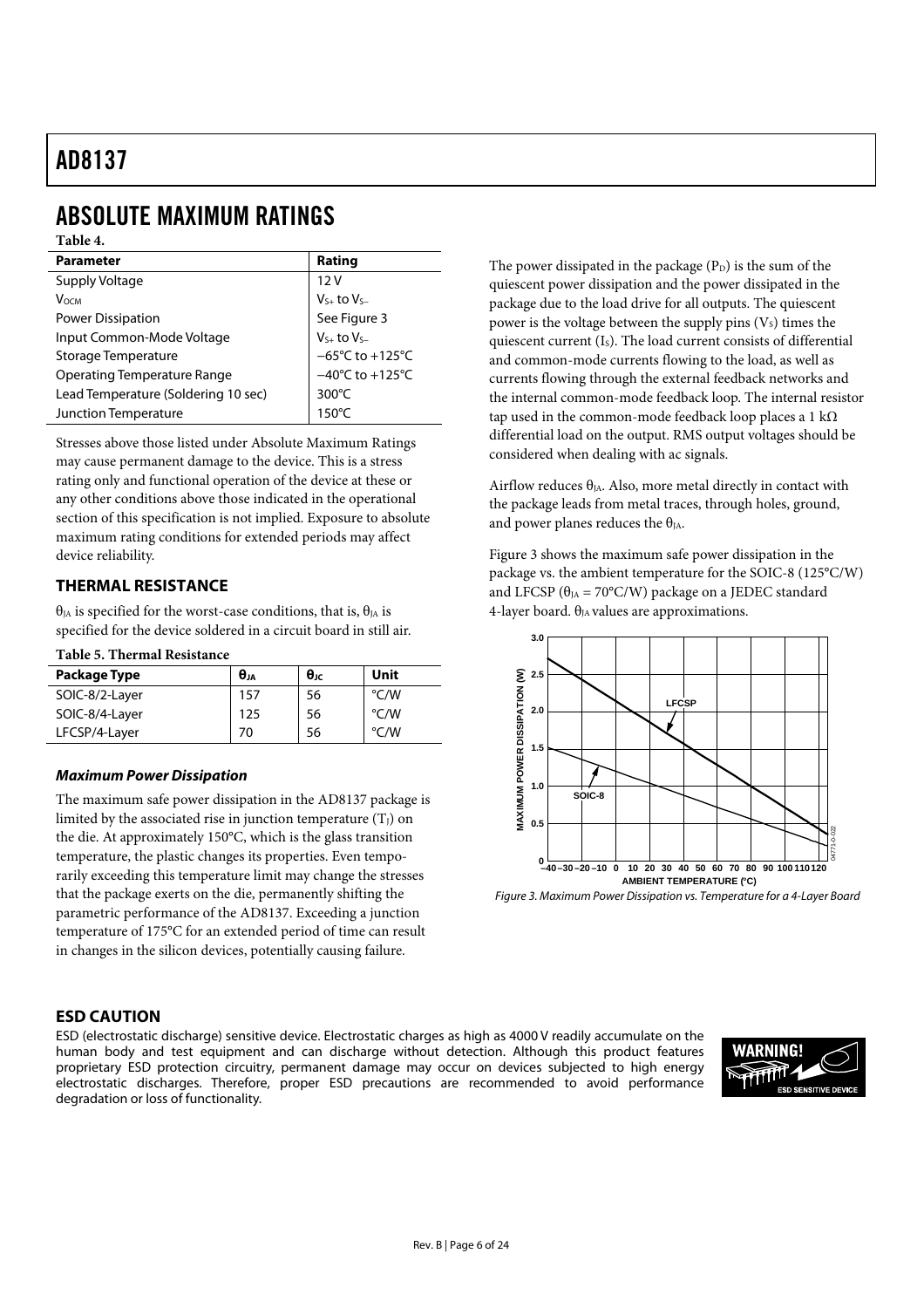# PIN CONFIGURATION AND FUNCTION DESCRIPTIONS



Figure 4. Pin Configuration

| <b>Table 6. Pin Function Descriptions</b> |                 |                                                                                                                                                                                       |  |  |
|-------------------------------------------|-----------------|---------------------------------------------------------------------------------------------------------------------------------------------------------------------------------------|--|--|
| Pin No.                                   | Mnemonic        | <b>Description</b>                                                                                                                                                                    |  |  |
|                                           | $-IN$           | Inverting Input.                                                                                                                                                                      |  |  |
|                                           | <b>V</b> осм    | An internal feedback loop drives the output common-mode voltage to be equal to the voltage applied to<br>the V <sub>OCM</sub> pin, provided the amplifier's operation remains linear. |  |  |
|                                           | $V_{S+}$        | Positive Power Supply Voltage.                                                                                                                                                        |  |  |
|                                           | $+$ OUT         | Positive Side of the Differential Output.                                                                                                                                             |  |  |
|                                           | $-$ OUT         | Negative Side of the Differential Output.                                                                                                                                             |  |  |
| 6                                         | $V_{S-}$        | Negative Power Supply Voltage.                                                                                                                                                        |  |  |
|                                           | $\overline{PD}$ | Power Down.                                                                                                                                                                           |  |  |
| 8                                         | $+IN$           | Noninverting Input.                                                                                                                                                                   |  |  |



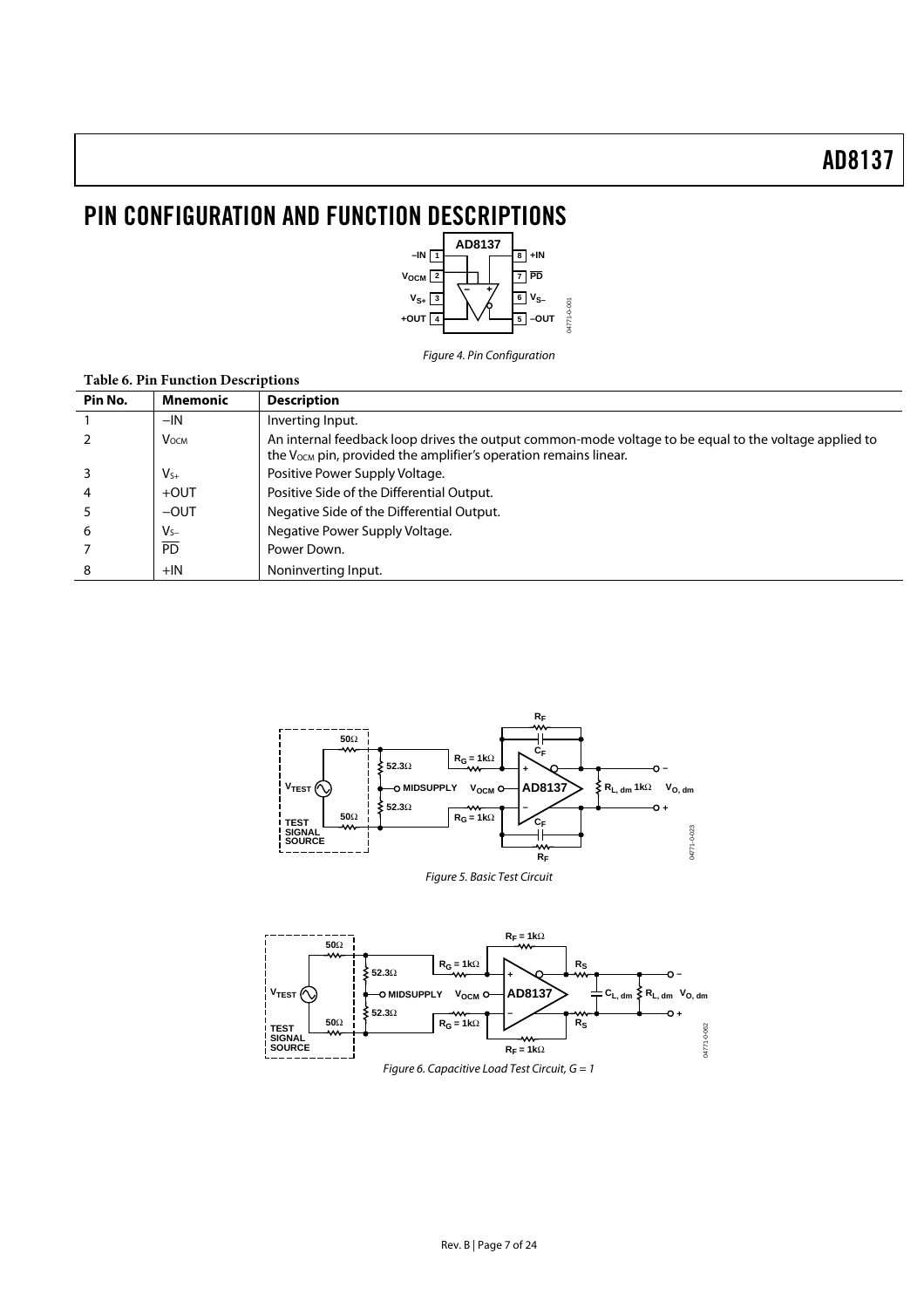### TYPICAL PERFORMANCE CHARACTERISTICS

Unless otherwise noted, differential gain = 1,  $R_G = R_F = R_{L, dm} = 1$  kΩ,  $V_S = 5$  V,  $T_A = 25$ °C,  $V_{OCM} = 2.5$ V. Refer to the basic test circuit in Figure 5 for the definition of terms.



Figure 7. Small Signal Frequency Response for Various Gains



Figure 8. Small Signal Frequency Response for Various Power Supplies



Figure 9. Small Signal Frequency Response at Various Temperatures



Figure 10. Large Signal Frequency Response for Various Gains



Figure 11. Large Signal Frequency Response for Various Power Supplies



Figure 12. Large Signal Frequency Response at Various Temperatures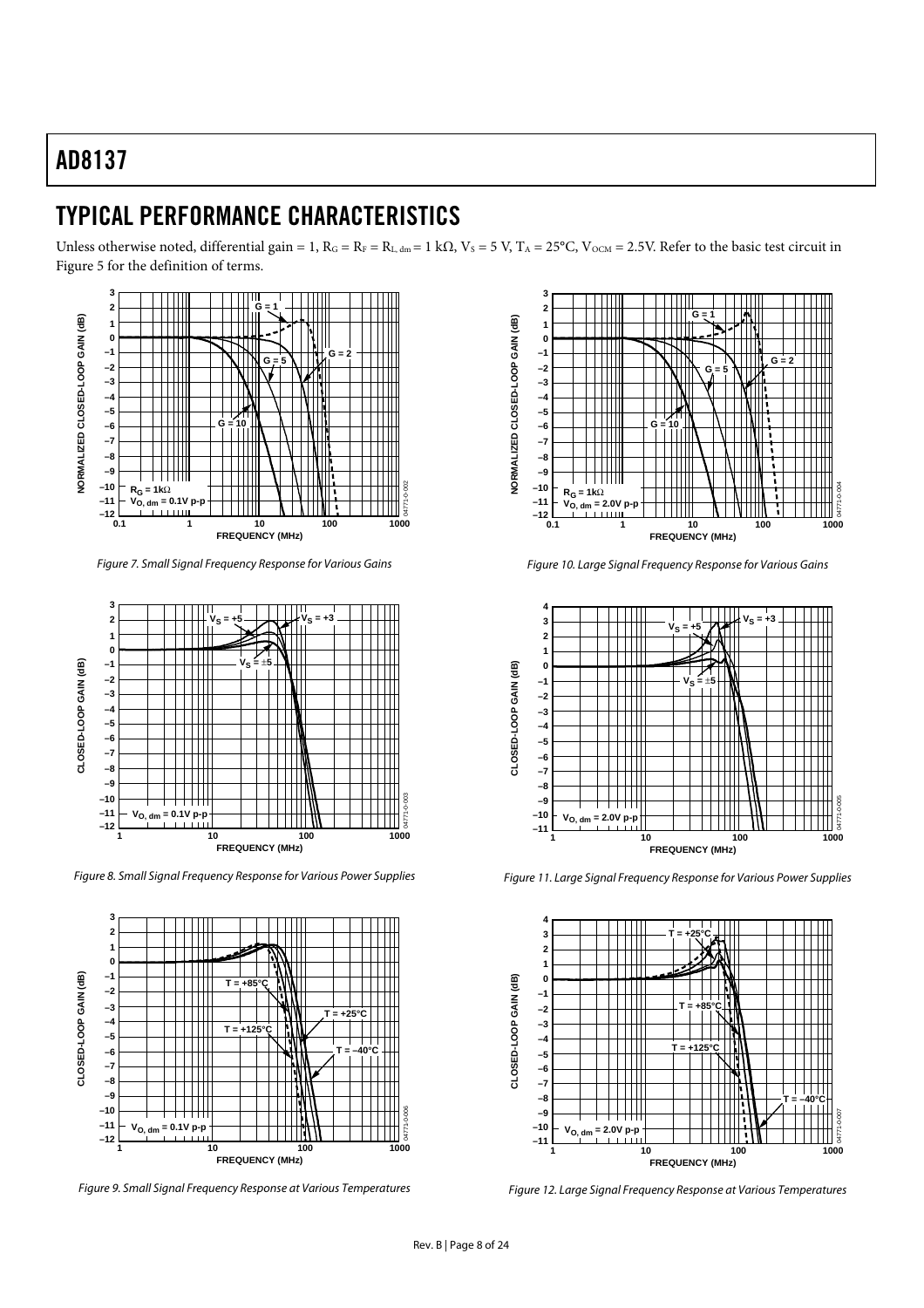

Figure 13. Small Signal Frequency Response for Various Loads



Figure 14. Small Signal Frequency Response for Various CF



Figure 15. Small Signal Frequency Response at Various V<sub>ОСМ</sub>



Figure 16. Large Signal Frequency Response for Various Loads



Figure 17. Large Signal Frequency Response for Various CF



Figure 18. Frequency Response for Various Output Amplitudes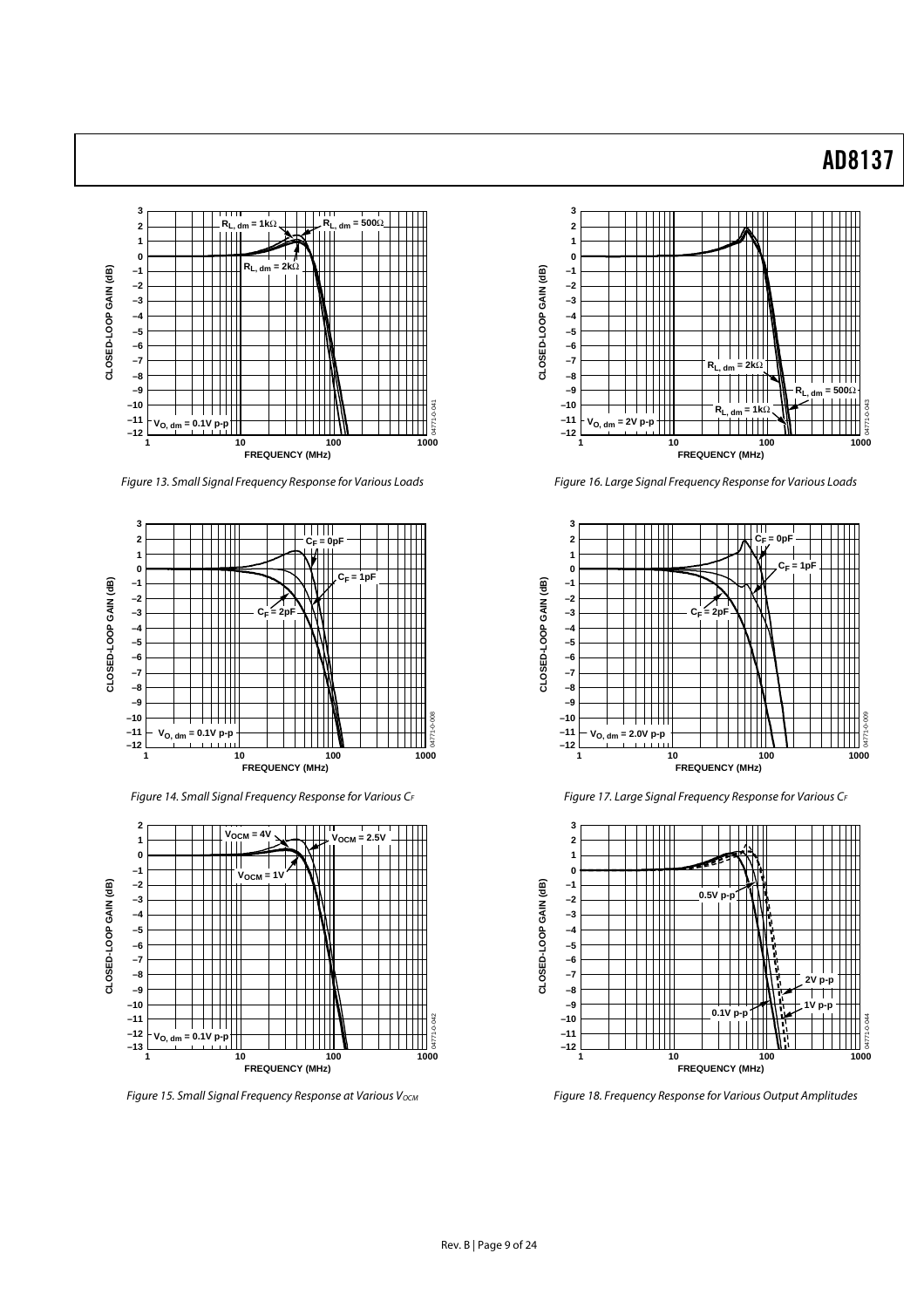

Figure 19. Small Signal Frequency Response for Various RF



Figure 20. Second Harmonic Distortion vs. Frequency and Supply Voltage



Figure 21. Harmonic Distortion vs. Output Amplitude and Supply,  $F_c = 500$  kHz



Figure 22. Large Signal Frequency Response for Various RF



Figure 23. Third Harmonic Distortion vs. Frequency and Supply Voltage



Figure 24. Harmonic Distortion vs. Output Amplitude and Supply,  $F_C = 2$  MHz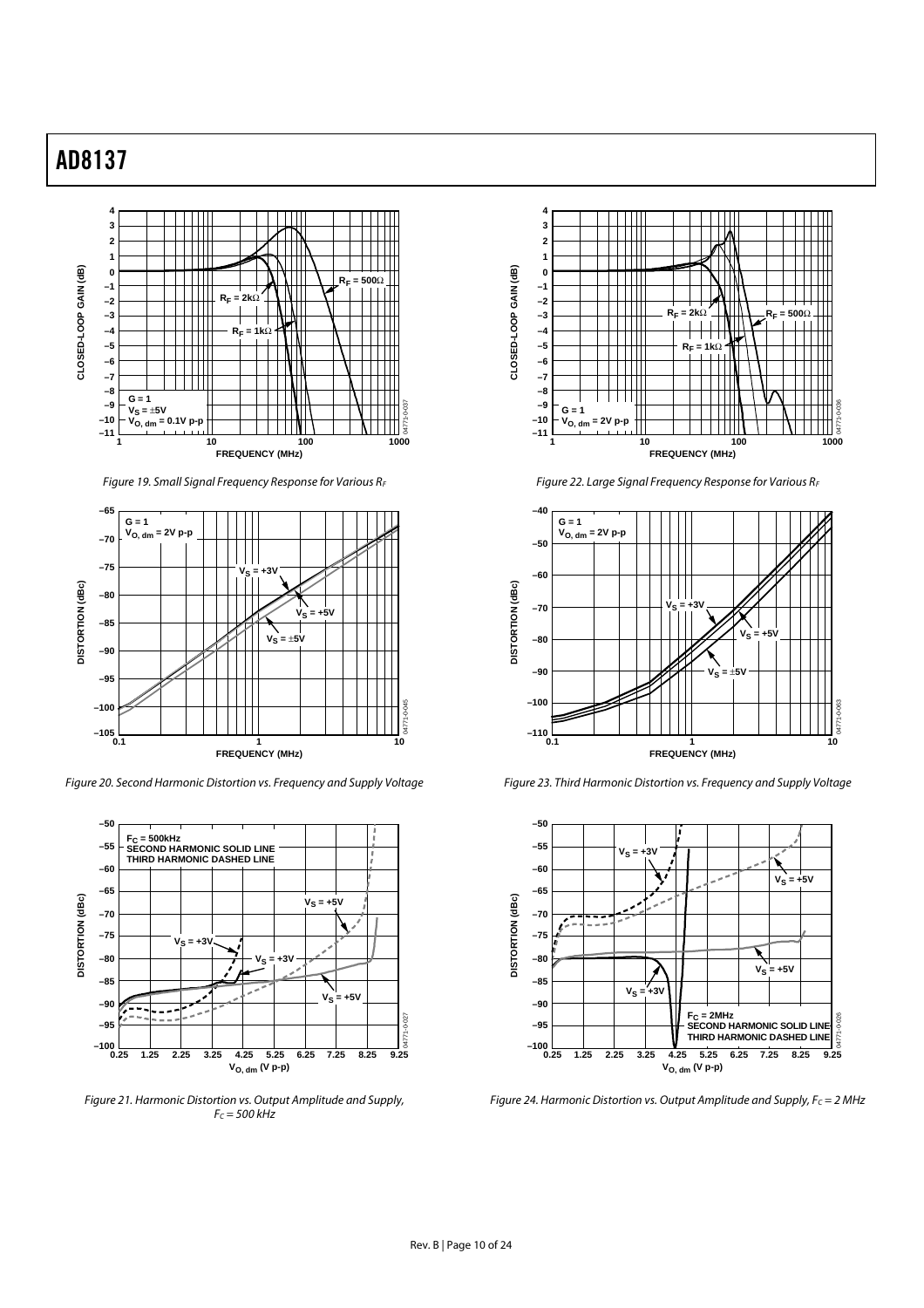

Figure 25. Second Harmonic Distortion at Various Loads



Figure 26. Second Harmonic Distortion at Various Gains



Figure 27. Second Harmonic Distortion at Various RF



Figure 28. Third Harmonic Distortion at Various Loads



Figure 29. Third Harmonic Distortion at Various Gains



Figure 30. Third Harmonic Distortion at Various RF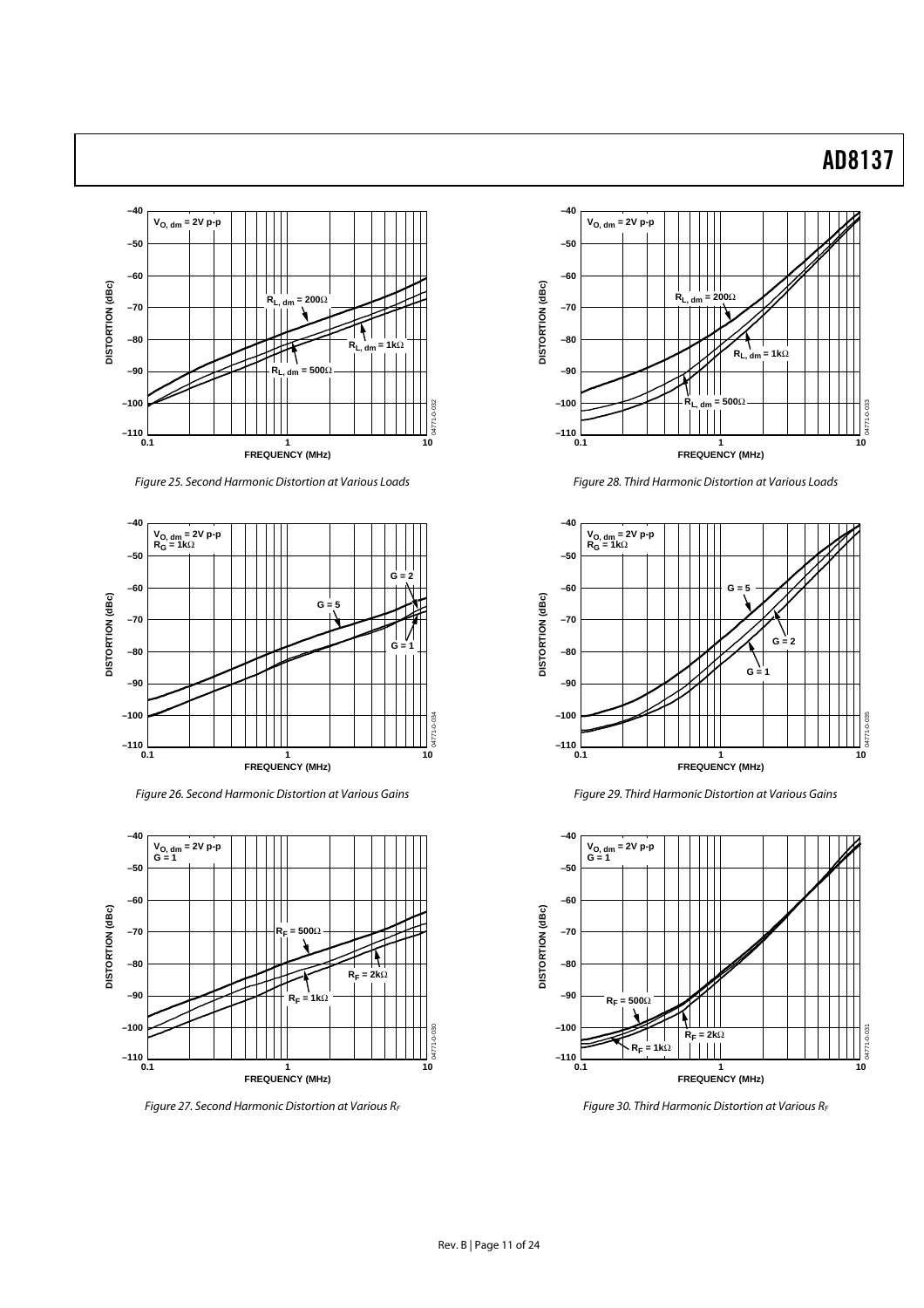

Figure 31. Harmonic Distortion vs.  $V_{OCM}$ ,  $V_S = 5$  V



Figure 32. Input Voltage Noise vs. Frequency



Figure 33. CMRR vs. Frequency



Figure 34. Harmonic Distortion vs.  $V_{OCM}$ ,  $V_S = 3 V$ 



Figure 35. V<sub>OCM</sub> Voltage Noise vs. Frequency



Figure 36. V<sub>OCM</sub> CMRR vs. Frequency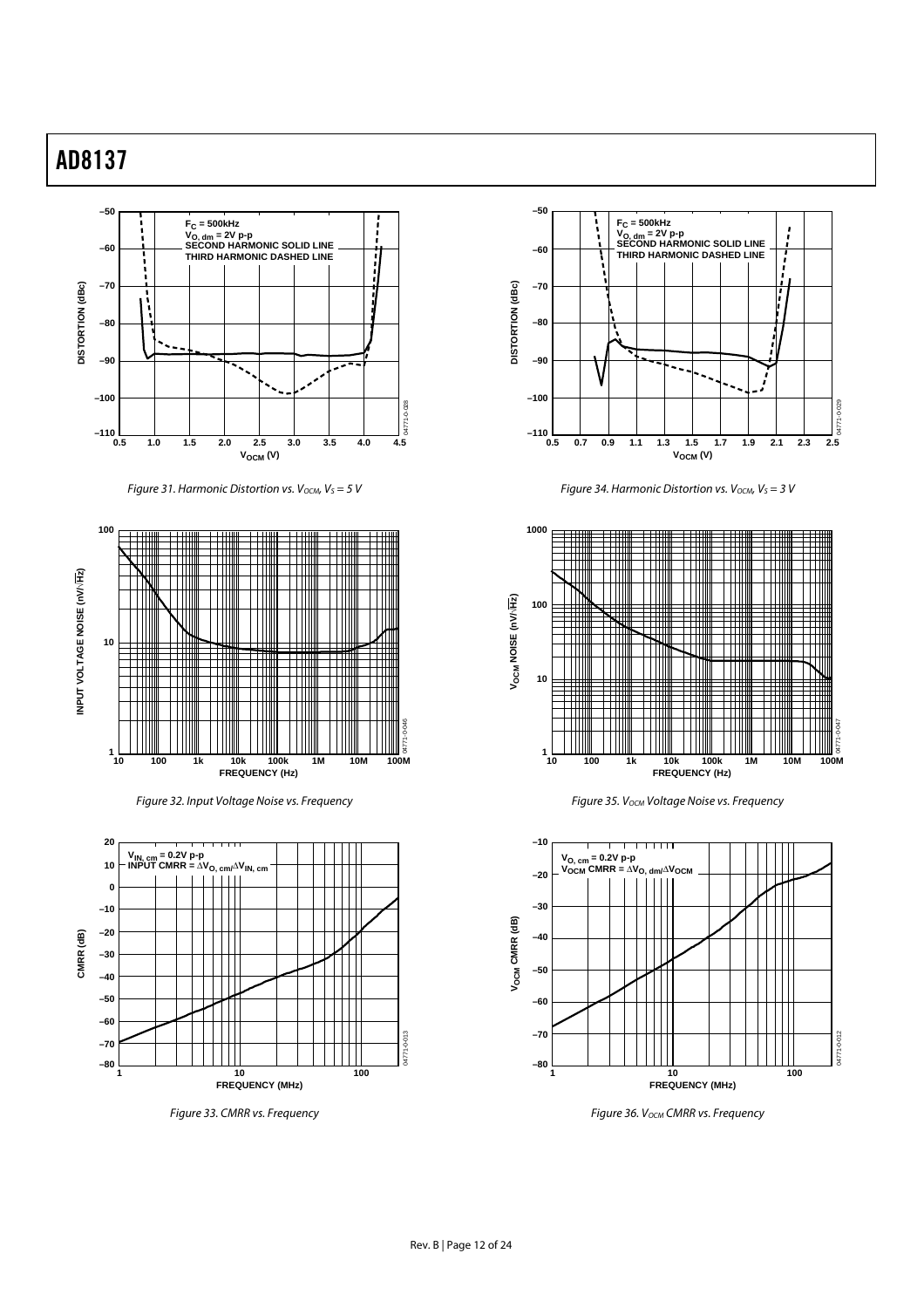

Figure 37. Overdrive Recovery



Figure 38. Small Signal Transient Response for Various Feedback **Capacitances** 



Figure 39. Small Signal Transient Response for Various Capacitive Loads



Figure 40. Settling Time (0.02%)



Figure 41. Large Signal Transient Response for Various Feedback **Capacitances** 



Figure 42. Large Signal Transient Response for Various Capacitive Loads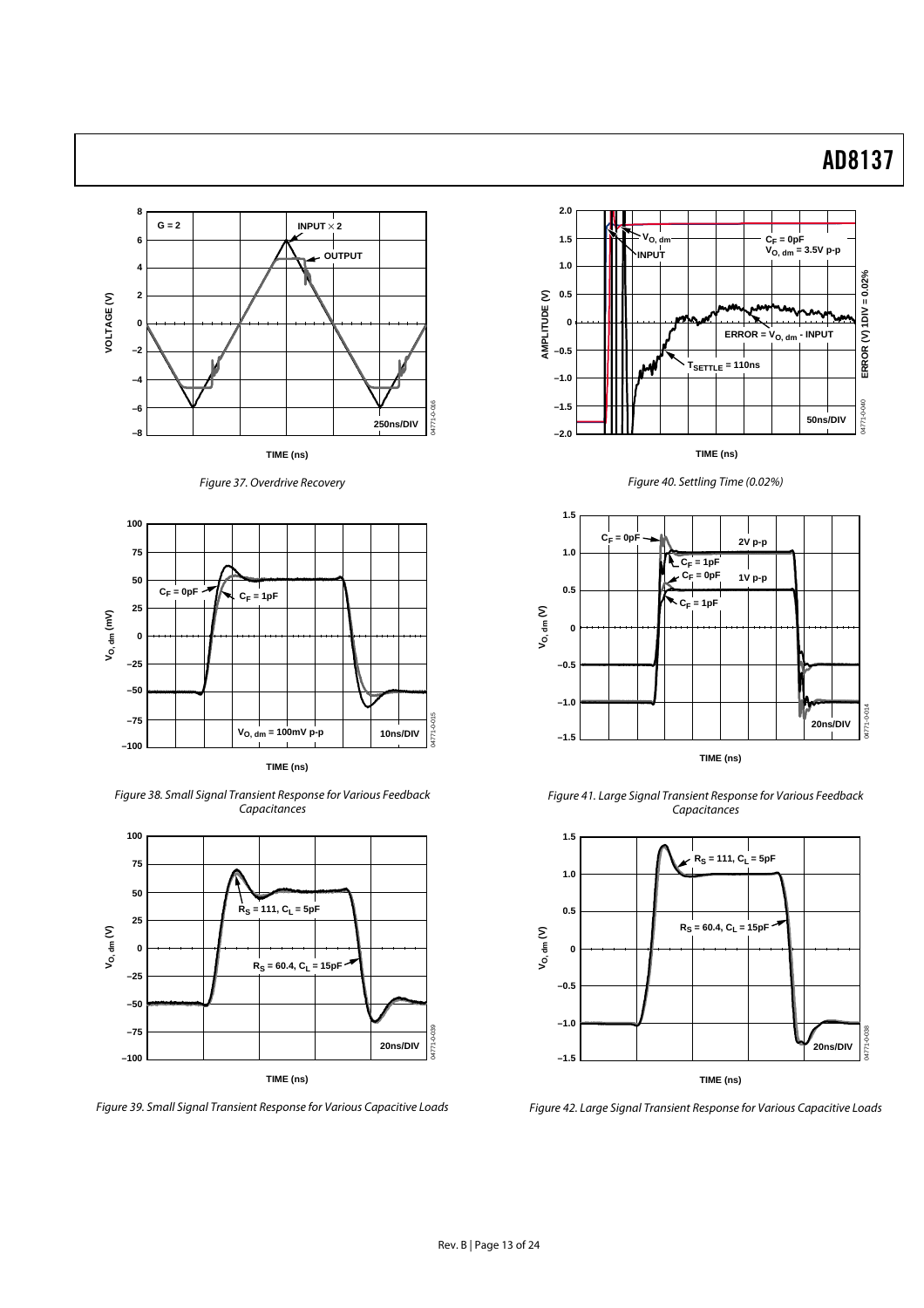

Figure 43. PSRR vs. Frequency



Figure 44. V<sub>OCM</sub> Small Signal Frequency Response for Various Supply Voltages



Figure 45. Output Saturation Voltage vs. Output Load



Figure 46. Single-Ended Output Impedance vs. Frequency



Figure 47. V<sub>OCM</sub> Large Signal Transient Response



Figure 48. Output Saturation Voltage vs. Temperature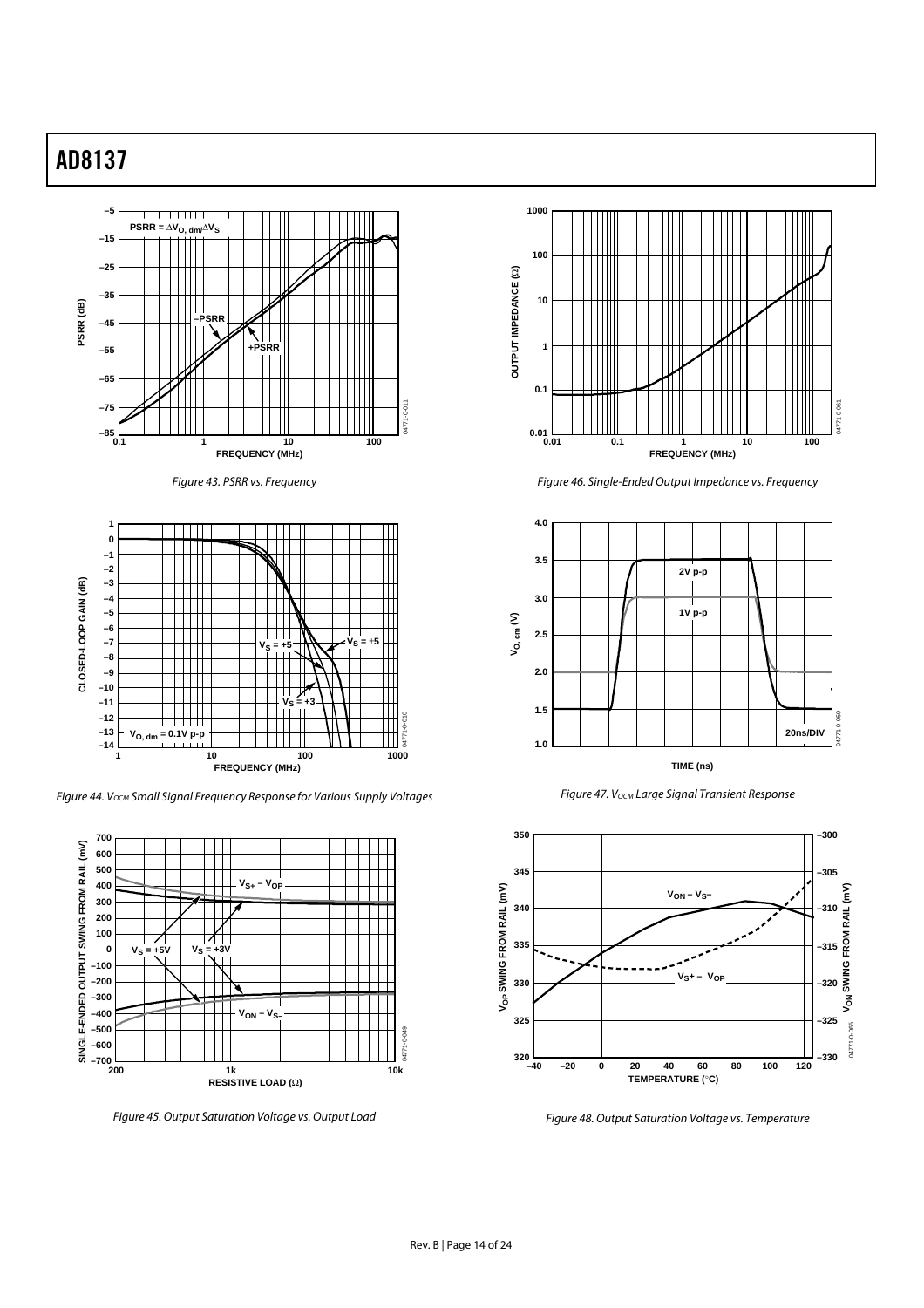





Figure 50. Input Bias Current vs. Input Common-Mode Voltage, VACM



Figure 51. Input Bias and Offset Current vs. Temperature



Figure 52. Supply Current vs. Temperature



Figure 53. V<sub>OCM</sub> Bias Current vs. V<sub>OCM</sub> Input Voltage



Figure 54. V<sub>OCM</sub> Bias Current vs. Temperature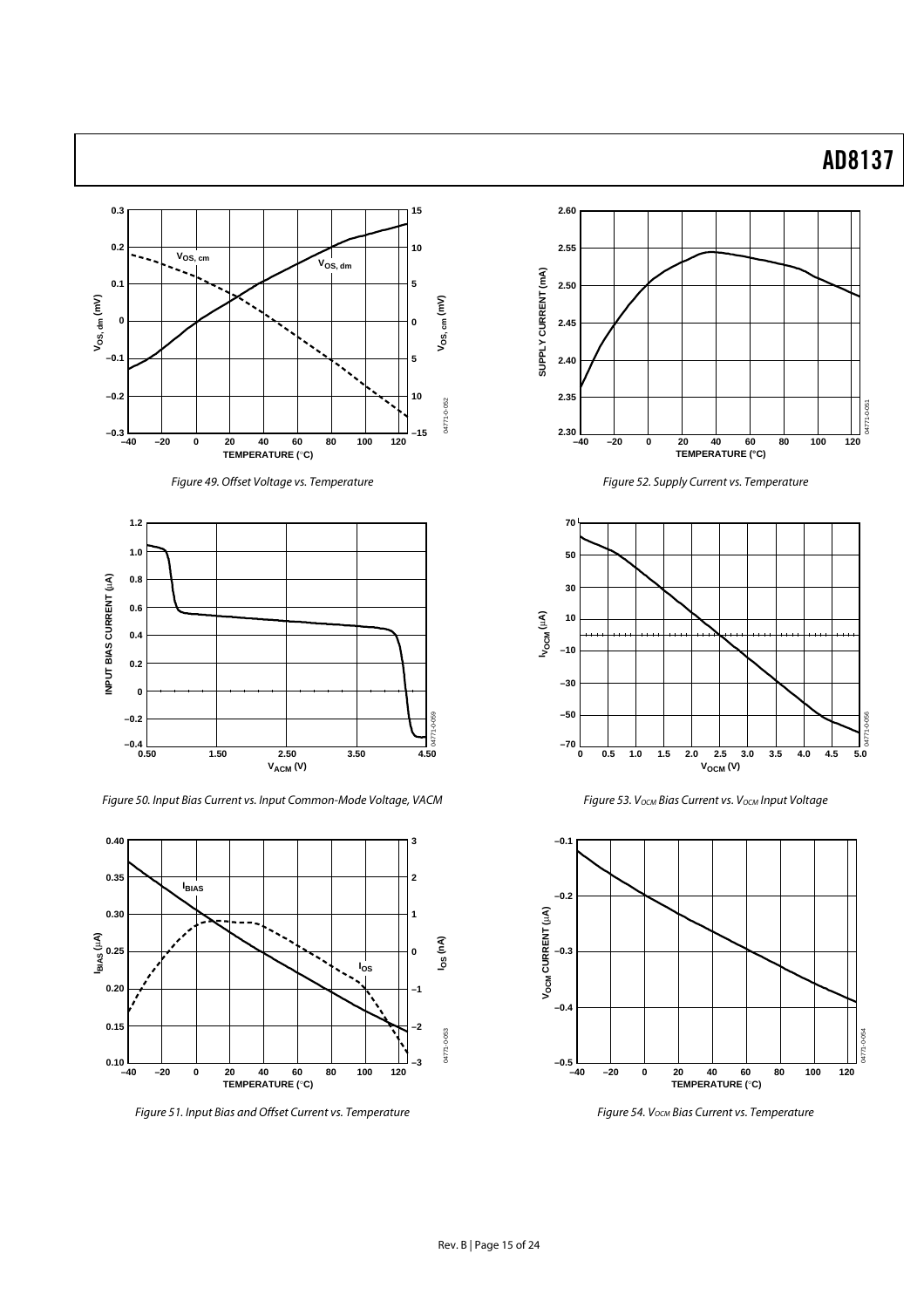

Figure 55. V<sub>O, cm</sub> vs. V<sub>OCM</sub> Input Voltage



Figure 56. PD Current vs. PD Voltage



Figure 57. Supply Current vs. PD Voltage



Figure 58. Power-Down Transient Response



Figure 59. Power-Down Turn-On Time



Figure 60. Power-Down Turn-Off Time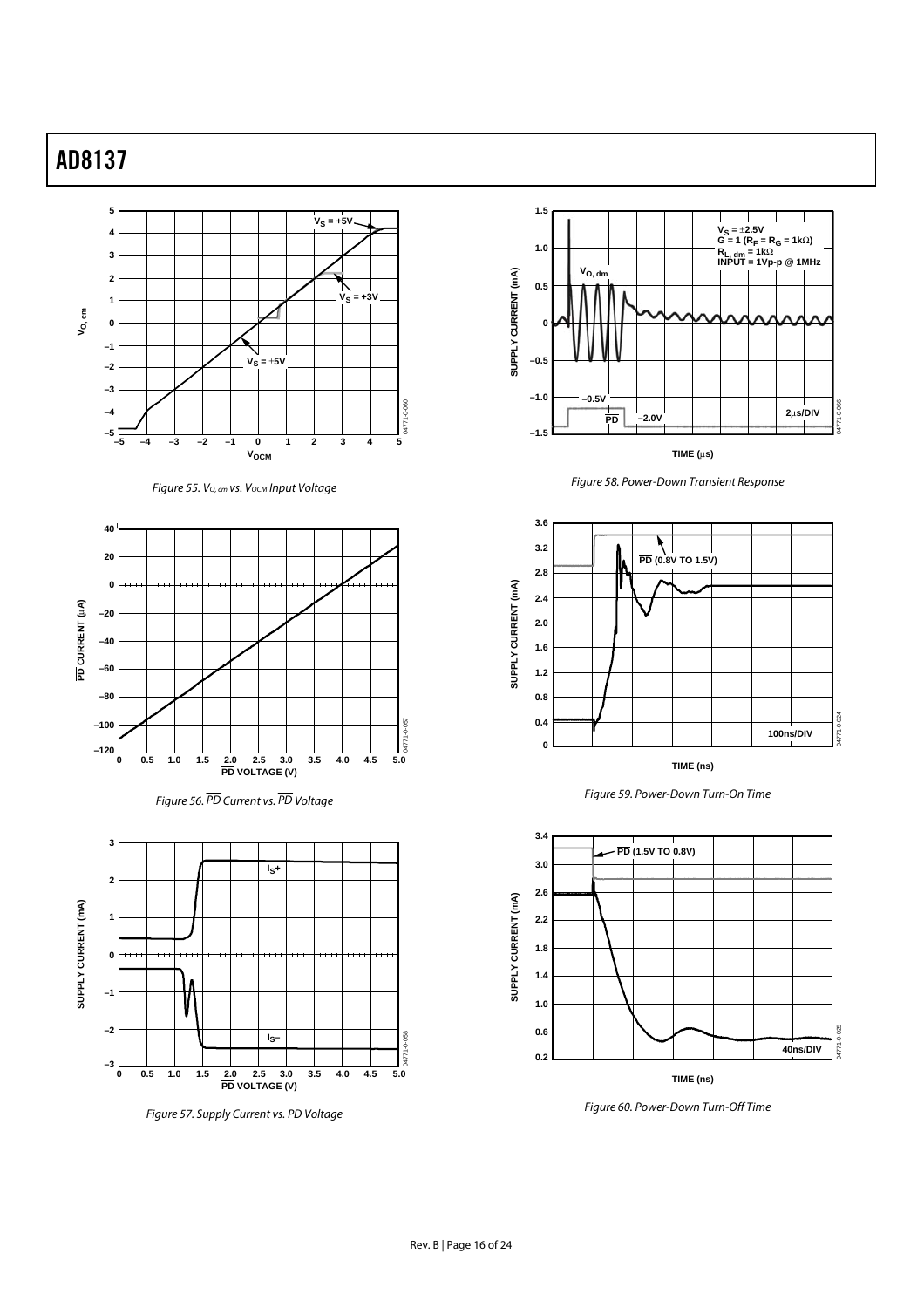### THEORY OF OPERATION

The AD8137 is a low power, low cost, fully differential voltage feedback amplifier that features a rail-to-rail output stage, common-mode circuitry with an internally derived commonmode reference voltage, and bias shutdown circuitry. The amplifier uses two feedback loops to separately control differential and common-mode feedback. The differential gain is set with external resistors as in a traditional amplifier while the output common-mode voltage is set by an internal feedback loop, controlled by an external V<sub>OCM</sub> input. This architecture makes it easy to arbitrarily set the output common-mode voltage level without affecting the differential gain of the amplifier.



Figure 61. Block Diagram

From Figure 61, the input transconductance stage is an H-bridge whose output current is mirrored to high impedance nodes CP and CN. The output section is traditional H-bridge driven circuitry with common emitter devices driving nodes +OUT and −OUT. The 3 dB point of the amplifier is defined as

$$
BW = \frac{g_m}{2\pi \times C_C}
$$

where  $g_m$  is the transconductance of the input stage and  $C_c$  is the total capacitance on node CP/CN (capacitances CP and CN are well matched). For the AD8137, the input stage  $g_m$  is  $\sim$ 1 mA/V and the capacitance C $c$  is 3.5 pF, setting the crossover frequency of the amplifier at 41 MHz. This frequency generally establishes an amplifier's unity gain bandwidth, but with the AD8137, the closed-loop bandwidth depends upon the feedback resistor value as well (see Figure 19). The open-loop gain and phase simulations are shown in Figure 62.



In Figure 61, the common-mode feedback amplifier  $A_{CM}$ samples the output common-mode voltage, and by negative feedback forces the output common-mode voltage to be equal to the voltage applied to the  $V_{\text{OCM}}$  input. In other words, the feedback loop servos the output common-mode voltage to the voltage applied to the V<sub>OCM</sub> input. An internal bias generator sets the  $V<sub>OCM</sub>$  level to approximately midsupply; therefore, the output common-mode voltage will be set to approximately midsupply when the  $V_{OCM}$  input is left floating. The source resistance of the internal bias generator is large and can be overridden easily by an external voltage supplied by a source with a relatively small output resistance. The  $V_{OCM}$  input can be driven to within approximately 1 V of the supply rails while maintaining linear operation in the common-mode feedback loop.

The common-mode feedback loop inside the AD8137 produces outputs that are highly balanced over a wide frequency range without the requirement of tightly matched external components, because it forces the signal component of the output common-mode voltage to be zeroed. The result is nearly perfectly balanced differential outputs of identical amplitude and exactly 180° apart in phase.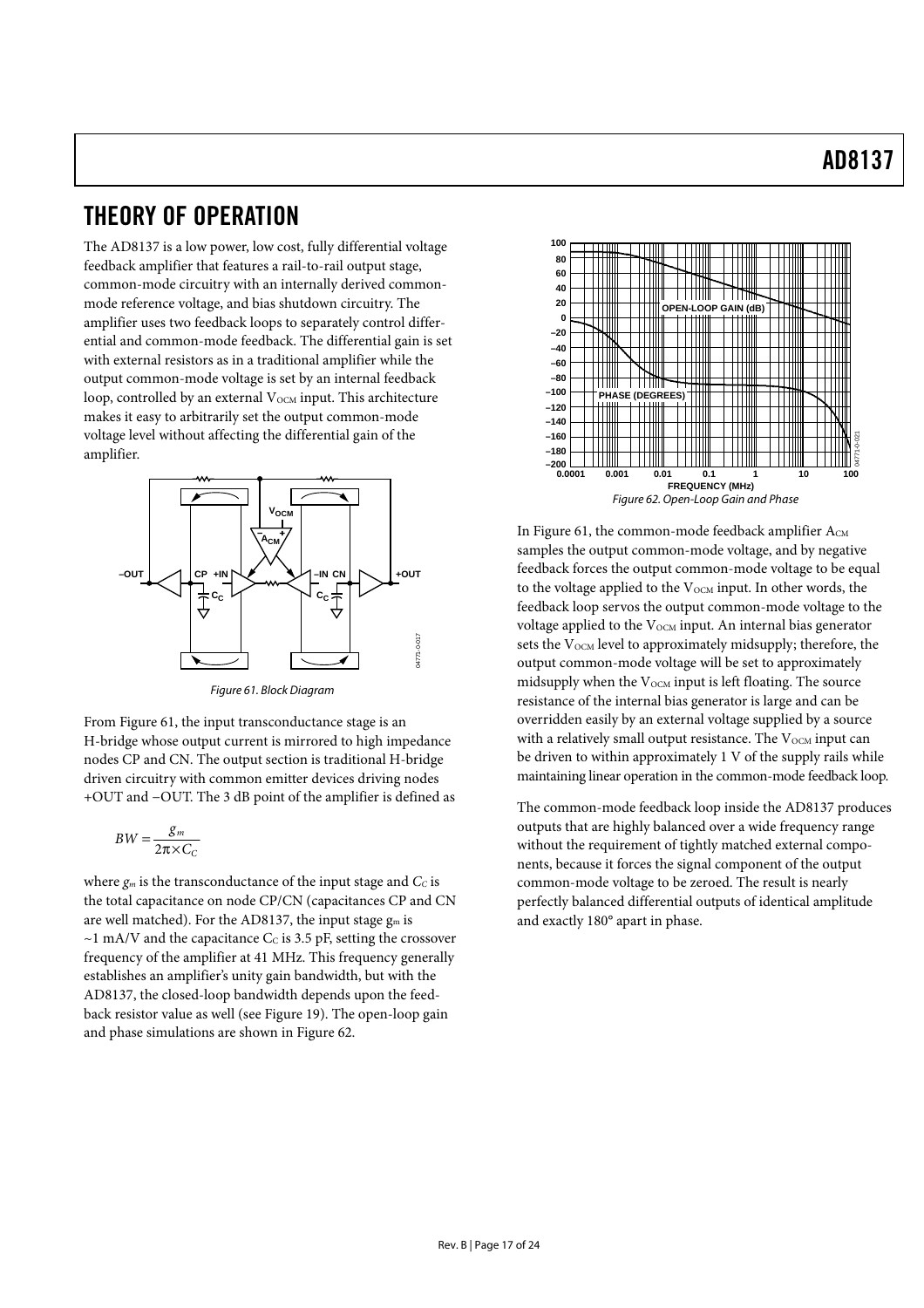### APPLICATIONS

### **ANALYZING A TYPICAL APPLICATION WITH MATCHED RE AND RG NETWORKS**

#### *Typical Connection and Definition of Terms*

Figure 63 shows a typical connection for the AD8137, using matched external  $R_F/R_G$  networks. The differential input terminals of the AD8137,  $V_{AP}$  and  $V_{AN}$ , are used as summing junctions. An external reference voltage applied to the  $V_{\text{OCM}}$ terminal sets the output common-mode voltage. The two output terminals,  $V_{OP}$  and  $V_{ON}$ , move in opposite directions in a balanced fashion in response to an input signal.



Figure 63. Typical Connection

The differential output voltage is defined as

$$
V_{O,dm} = V_{OP} - V_{ON} \tag{1}
$$

Common-mode voltage is the average of two voltages. The output common-mode voltage is defined as

$$
V_{O, cm} = \frac{V_{OP} + V_{ON}}{2}
$$
 (2)

### *Output Balance*

Output balance is a measure of how well  $V_{OP}$  and  $V_{ON}$  are matched in amplitude and how precisely they are 180° out of phase with each other. It is the internal common-mode feedback loop that forces the signal component of the output common-mode towards zero, resulting in the near perfectly balanced differential outputs of identical amplitude and exactly 180° out of phase. The output balance performance does not require tightly matched external components, nor does it require that the feedback factors of each loop be equal to each other. Low frequency output balance is ultimately limited by the mismatch of an on-chip voltage divider.

Output balance is measured by placing a well-matched resistor divider across the differential voltage outputs and comparing the signal at the divider's midpoint with the magnitude of the differential output. By this definition, output balance is equal to the magnitude of the change in output common-mode voltage divided by the magnitude of the change in output differentialmode voltage:

Output Balance = 
$$
\frac{\Delta V_{\text{O, cm}}}{\Delta V_{\text{O, dm}}}
$$
 (3)

The differential negative feedback drives the voltages at the summing junctions  $V_{AN}$  and  $V_{AP}$  to be essentially equal to each other.

$$
V_{AN} = V_{AP} \tag{4}
$$

The common-mode feedback loop drives the output commonmode voltage, sampled at the midpoint of the two internal common-mode tap resistors in Figure 61, to equal the voltage set at the V<sub>OCM</sub> terminal. This ensures that

$$
V_{OP} = V_{OCM} + \frac{V_{O, dm}}{2}
$$
 (5)

and

$$
V_{ON} = V_{OCM} - \frac{V_{O, dm}}{2}
$$
 (6)

### **ESTIMATING NOISE, GAIN, AND BANDWITH WITH MATCHED FEEDBACK NETWORKS**

#### *Estimating Output Noise Voltage and Bandwidth*

The total output noise is the root-sum-squared total of several statistically independent sources. Since the sources are statistically independent, the contributions of each must be individually included in the root-sum-square calculation. Table 7 lists recommended resistor values and estimates of bandwidth and output differential voltage noise for various closed-loop gains. For most applications, 1% resistors are sufficient.

| Table 7. Recommended Values of Gain-Setting Resistors, |
|--------------------------------------------------------|
| and Voltage Gain for Various Closed-Loop Gains         |

| $\cdot$ |               |               |                         |                                                 |
|---------|---------------|---------------|-------------------------|-------------------------------------------------|
| Gain    | $R_G(\Omega)$ | $R_F(\Omega)$ | 3 dB<br>Bandwidth (MHz) | <b>Total Output</b><br>Noise (nV/ $\sqrt{Hz}$ ) |
|         |               |               |                         |                                                 |
|         | 1 k           | 1 k           | 72                      | 18.6                                            |
|         | 1 k           | 2 k           | 40                      | 28.9                                            |
| 5       | 1 k           | 5 k           | 12                      | 60.1                                            |
| 10      | 1 k           | 10 k          | 6                       | 112.0                                           |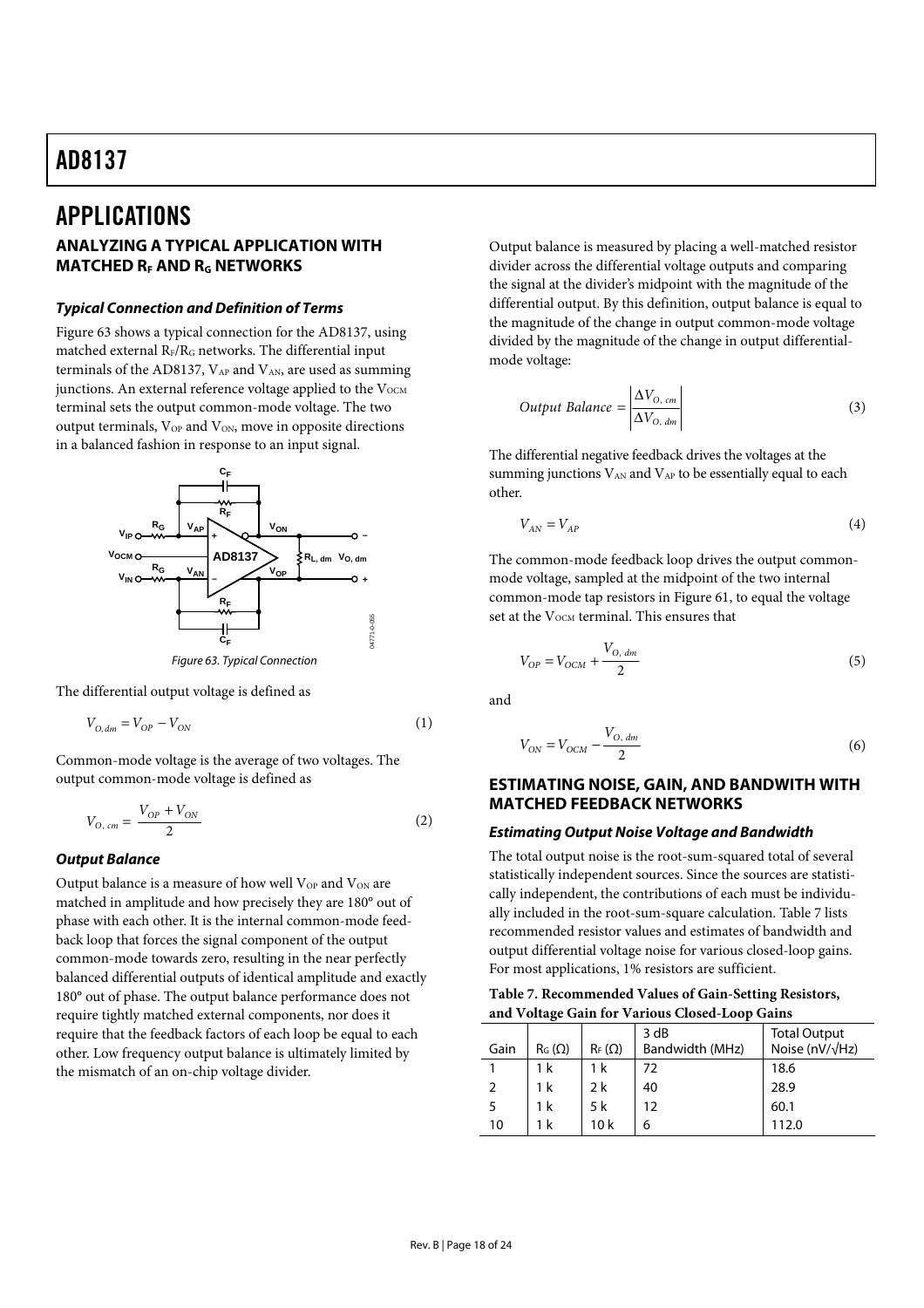The differential output voltage noise contains contributions from the AD8137's input voltage noise and input current noise as well as those from the external feedback networks.

The contribution from the input voltage noise spectral density is computed as

$$
Vo_n = v_n \left( 1 + \frac{R_F}{R_G} \right), \text{ or equivalently, } v_n / \beta \tag{7}
$$

where  $v_n$  is defined as the input-referred differential voltage noise. This equation is the same as that of traditional op amps.

The contribution from the input current noise of each input is computed as

$$
Vo_n 2 = i_n (R_F) \tag{8}
$$

where  $i_n$  is defined as the input noise current of one input. Each input needs to be treated separately since the two input currents are statistically independent processes.

The contribution from each  $R_G$  is computed as

$$
Vo\_n3 = \sqrt{4kTR_G} \left(\frac{R_F}{R_G}\right) \tag{9}
$$

This result can be intuitively viewed as the thermal noise of each  $R_G$  multiplied by the magnitude of the differential gain.

The contribution from each  $R_F$  is computed as

$$
Vo\_n4 = \sqrt{4kTR_F} \tag{10}
$$

### *Voltage Gain*

The behavior of the node voltages of the single-ended-todifferential output topology can be deduced from the signal definitions and Figure 63. Referring to Figure 63,  $(C_F = 0)$  and setting  $V_{IN} = 0$  one can write:

$$
\frac{V_{IP} - V_{AP}}{R_G} = \frac{V_{AP} - V_{ON}}{R_F}
$$
 (11)

$$
V_{AN} = V_{AP} = V_{OP} \left[ \frac{R_G}{R_F + R_G} \right]
$$
 (12)

Solving the above two equations and setting  $V_{IP}$  to  $V_i$  gives the gain relationship for  $V_{O, dm}/V_i$ .

$$
V_{OP} - V_{ON} = V_{O, dm} = \frac{R_F}{R_G} V_i
$$
 (13)

An inverting configuration with the same gain magnitude can be implemented by simply applying the input signal to  $V_{IN}$  and setting  $V_{IP} = 0$ . For a balanced differential input, the gain from  $V_{IN, dm}$  to  $V_{O, dm}$  is also equal to  $R_F/R_G$ , where  $V_{IN, dm} = V_{IP} - V_{IN}$ .

### *Feedback Factor Notation*

When working with differential drivers, it is convenient to introduce the feedback factor β, which is defined as

$$
\beta \equiv \frac{R_G}{R_F + R_G} \tag{14}
$$

This notation is consistent with conventional feedback analysis and is very useful, particularly when the two feedback loops are not matched.

#### *Input Common-Mode Voltage*

The linear range of the  $V_{AN}$  and  $V_{AP}$  terminals extends to within approximately 1 V of either supply rail. Since  $V_{AN}$  and  $V_{AP}$  are essentially equal to each other, they are both equal to the amplifier's input common-mode voltage. Their range is indicated in the specifications tables as input common-mode range. The voltage at  $V_{AN}$  and  $V_{AP}$  for the connection diagram in Figure 63 can be expressed as

$$
V_{AN} = V_{AP} = V_{ACM} =
$$
\n
$$
\left(\frac{R_F}{R_F + R_G} \times \frac{(V_{IP} + V_{IN})}{2}\right) + \left(\frac{R_G}{R_F + R_G} \times V_{OCM}\right)
$$
\n(15)

where  $V_{ACM}$  is the common-mode voltage present at the amplifier input terminals.

Using the  $\beta$  notation, Equation (15) can be written as

$$
V_{ACM} = \beta V_{OCM} + (1 - \beta)V_{ICM}
$$
 (16)

or equivalently,

$$
V_{ACM} = V_{ICM} + \beta (V_{OCM} - V_{ICM})
$$
\n(17)

where  $V_{ICM}$  is the common-mode voltage of the input signal, that is

$$
V_{ICM} \equiv \frac{V_{IP} + V_{IN}}{2}
$$

For proper operation, the voltages at  $V_{AN}$  and  $V_{AP}$  must stay within their respective linear ranges.

#### *Calculating Input Impedance*

The input impedance of the circuit in Figure 63 depends on whether the amplifier is being driven by a single-ended or a differential signal source. For balanced differential input signals, the differential input impedance  $(R_{IN, dm})$  is simply

$$
R_{IN, dm} = 2R_G \tag{18}
$$

For a single-ended signal (for example, when  $V_{IN}$  is grounded, and the input signal drives  $V_{IP}$ ), the input impedance becomes

$$
R_{IN} = \frac{R_G}{1 - \frac{R_F}{2(R_G + R_F)}}
$$
(19)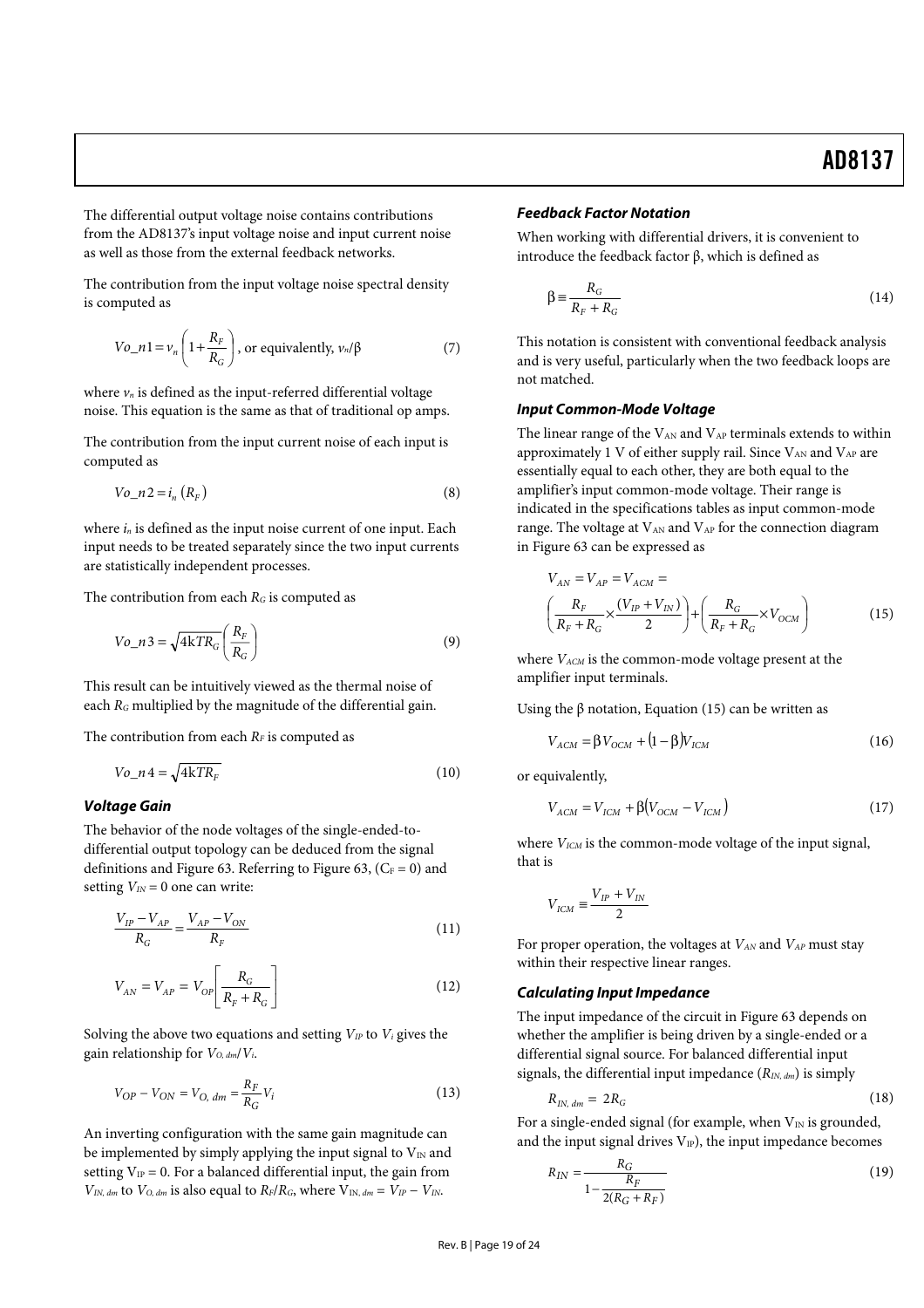

Figure 64. AD8137 Driving AD7450A, 12-Bit A/D Converter

The input impedance of a conventional inverting op amp configuration is simply  $R_G$ , but is higher in Equation 19 because a fraction of the differential output voltage appears at the summing junctions,  $V_{AN}$  and  $V_{AP}$ . This voltage partially bootstraps the voltage across the input resistor RG, leading to the increased input resistance.

#### *Input Common-Mode Swing Considerations*

In some single-ended-to-differential applications when using a single-supply voltage, attention must be paid to the swing of the input common-mode voltage,  $V<sub>ACM</sub>$ .

Consider the case in Figure 64, where  $V_{IN}$  is 5 V p-p swinging about a baseline at ground and V<sub>REFB</sub> is connected to ground. The input signal to the AD8137 is originating from a source with a very low output resistance.

The circuit has a differential gain of 1.0 and  $\beta$  = 0.5. V<sub>ICM</sub> has an amplitude of 2.5 V p-p and is swinging about ground. Using the results in Equation 16, the common-mode voltage at the AD8137's inputs,  $V_{ACM}$ , is a 1.25 V p-p signal swinging about a baseline of 1.25 V. The maximum negative excursion of  $V_{ACM}$  in this case is 0.63 V, which exceeds the lower input common-mode voltage limit.

One way to avoid the input common-mode swing limitation is to bias  $V_{IN}$  and  $V_{REF}$  at midsupply. In this case,  $V_{IN}$  is 5 V p-p swinging about a baseline at 2.5 V, and VREF is connected to a low-Z 2.5 V source. V<sub>ICM</sub> now has an amplitude of 2.5 V p-p and is swinging about 2.5 V. Using the results in Equation 17,  $V_{ACM}$ is calculated to be equal to  $V_{ICM}$  because  $V_{OCM} = V_{ICM}$ . Therefore, VICM swings from 1.25 V to 3.75 V, which is well within the input common-mode voltage limits of the AD8137. Another benefit seen by this example is that since  $V_{\text{OCM}} = V_{\text{ACM}} = V_{\text{ICM}}$ , no wasted common-mode current flows. Figure 65 illustrates a way to provide the low-Z bias voltage. For situations that do not require a precise reference, a simple voltage divider will suffice to develop the input voltage to the buffer.



Another way to avoid the input common-mode swing limitation is to use dual power supplies on the AD8137. In this case, the biasing circuitry is not required.

#### *Bandwidth vs. Closed-Loop Gain*

The AD8137's 3 dB bandwidth will decrease proportionally to increasing closed-loop gain in the same way as a traditional voltage feedback operational amplifier. For closed-loop gains greater than 4, the bandwidth obtained for a specific gain can be estimated as

$$
f_{-3dB}, V_{O, dm} = \frac{R_G}{R_G + R_F} \times (72 \,\text{MHz}) \tag{20}
$$

or equivalently, β(72 MHz).

This estimate assumes a minimum 90 ° phase margin for the amplifier loop, a condition approached for gains greater than four. Lower gains will show more bandwidth than predicted by the equation due to the peaking produced by the lower phase margin.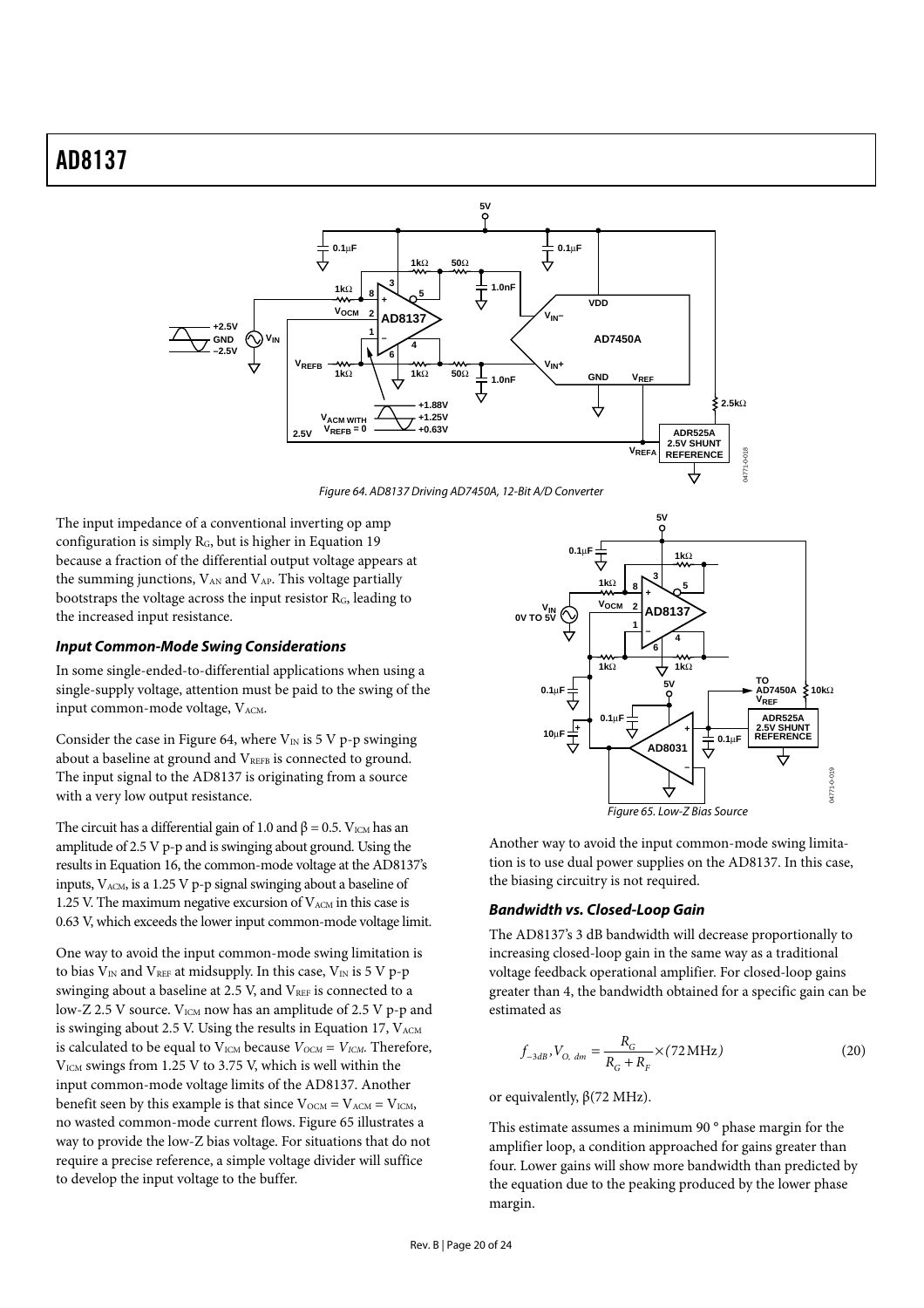### *Estimating DC Errors*

Primary differential output offset errors in the AD8137 are due to three major components: the input offset voltage, the offset between the  $V_{AN}$  and  $V_{AP}$  input currents interacting with the feedback network resistances, and the offset produced by the dc voltage difference between the input and output common-mode voltages in conjunction with matching errors in the feedback network.

The first output error component is calculated as

$$
Vo_e = V_{IO} \left( \frac{R_F + R_G}{R_G} \right)
$$
, or equivalently as  $V_{IO} / \beta$  (21)

where  $V_{IO}$  is the input offset voltage.

The second error is calculated as

$$
Vo_{-}e2 = I_{IO}\left(\frac{R_{F} + R_{G}}{R_{G}}\right)\left(\frac{R_{G}R_{F}}{R_{F} + R_{G}}\right) = I_{IO}(R_{F})
$$
\n(22)

where  $I_{IO}$  is defined as the offset between the two input bias currents.

The third error voltage is calculated as

$$
Vo_e = \Delta env \times (V_{ICM} - V_{OCM})
$$
\n(23)

where Δenr is the fractional mismatch between the two feedback resistors.

The total differential offset error is the sum of these three error sources.

### *Additional Impact of Mismatches in the Feedback Networks*

The internal common-mode feedback network will still force the output voltages to remain balanced, even when the  $R_F/R_G$ feedback networks are mismatched. The mismatch, however, will cause a gain error proportional to the feedback network mismatch.

Ratio-matching errors in the external resistors will degrade the ability to reject common-mode signals at the  $V_{AN}$  and  $V_{IN}$  input terminals, similar to a four-resistor difference amplifier made from a conventional op amp. Ratio-matching errors will also produce a differential output component that is equal to the V<sub>OCM</sub> input voltage times the difference between the feedback factors (βs). In most applications using 1% resistors, this component amounts to a differential dc offset at the output that is small enough to be ignored.

### *Driving a Capacitive Load*

A purely capacitive load will react with the bondwire and pin inductance of the AD8137, resulting in high frequency ringing in the transient response and loss of phase margin. One way to minimize this effect is to place a small resistor in series with each output to buffer the load capacitance. The resistor and load capacitance will form a first-order, low-pass filter, so the resistor value should be as small as possible. In some cases, the ADCs require small series resistors to be added on their inputs.

Figure 39 and Figure 42 illustrate transient response vs. capacitive load, and were generated using series resistors in each output and a differential capacitive load.

### *Layout Considerations*

Standard high speed PCB layout practices should be adhered to when designing with the AD8137. A solid ground plane is recommended and good wideband power supply decoupling networks should be placed as close as possible to the supply pins.

To minimize stray capacitance at the summing nodes, the copper in all layers under all traces and pads that connect to the summing nodes should be removed. Small amounts of stray summing-node capacitance will cause peaking in the frequency response, and large amounts can cause instability. If some stray summing-node capacitance is unavoidable, its effects can be compensated for by placing small capacitors across the feedback resistors.

### *Terminating a Single-Ended Input*

Controlled impedance interconnections are used in most high speed signal applications, and they require at least one line termination. In analog applications, a matched resistive termination is generally placed at the load end of the line. This section deals with how to properly terminate a single-ended input to the AD8137.

The input resistance presented by the AD8137 input circuitry is seen in parallel with the termination resistor, and its loading effect must be taken into account. The Thevenin equivalent circuit of the driver, its source resistance, and the termination resistance must all be included in the calculation as well. An exact solution to the problem requires solution of several simultaneous algebraic equations and is beyond the scope of this data sheet. An iterative solution is also possible and is simpler, especially considering the fact that standard resistor values are generally used.

Figure 66 shows the AD8137 in a unity-gain configuration, and with the following discussion, provides a good example of how to provide a proper termination in a 50  $Ω$  environment.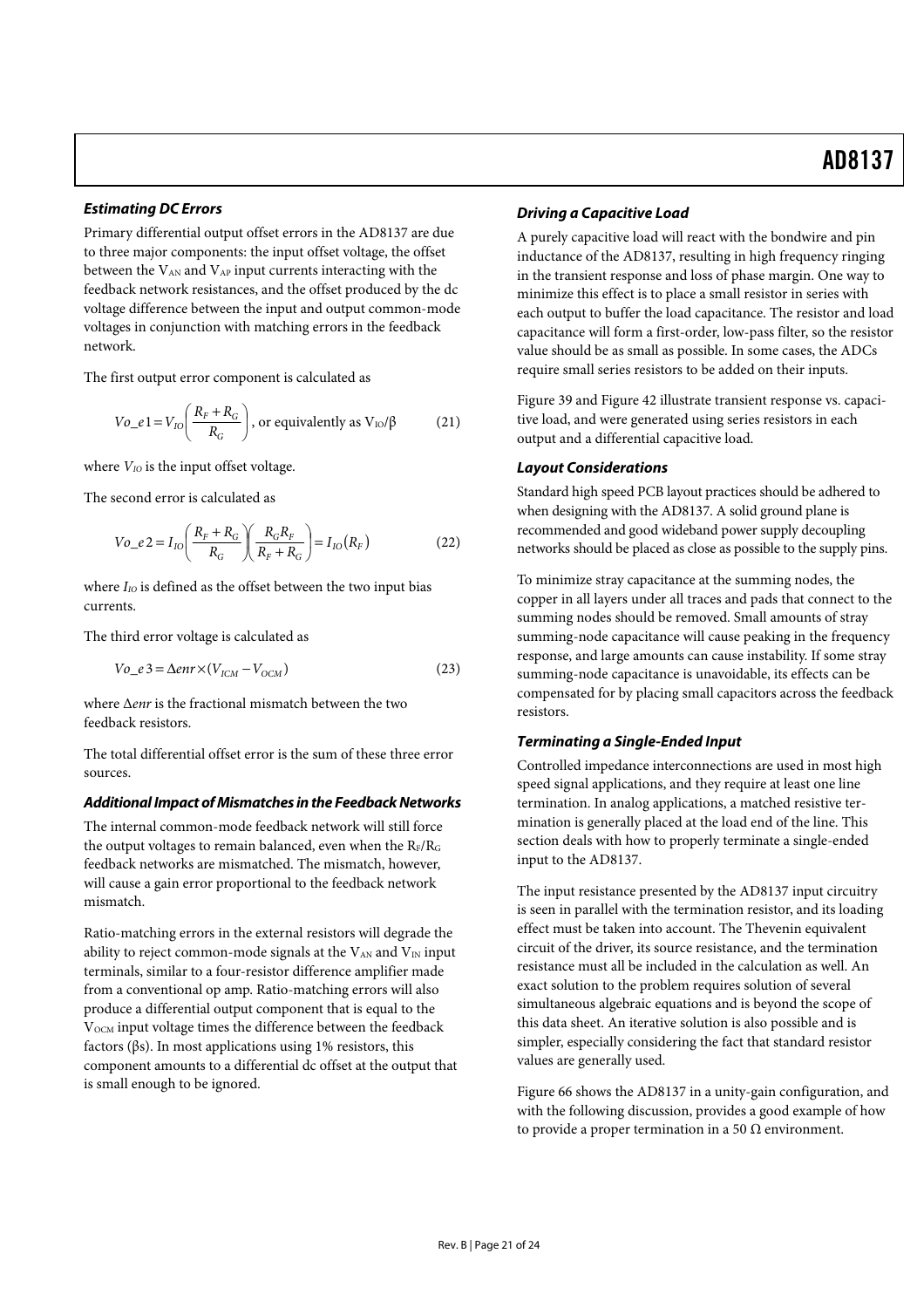

The 52.3  $\Omega$  termination resistor, R<sub>T</sub>, in parallel with the 1 k $\Omega$ input resistance of the AD8137 circuit, yields an overall input resistance of 50  $\Omega$  that is seen by the signal source. In order to have matched feedback loops, each loop must have the same RG if it has the same  $R_F$ . In the input (upper) loop,  $R_G$  is equal to the 1 kΩ resistor in series with the  $(+)$  input plus the parallel combination of  $\mathrm{R}_\mathrm{T}$  and the source resistance of 50  $\Omega$ . In the upper loop,  $R_G$  is therefore equal to 1.03 k $\Omega$ . The closest standard value is 1.02 k $\Omega$  and is used for R<sub>G</sub> in the lower loop.

Things become more complicated when it comes to determining the feedback resistor values. The amplitude of the signal source generator  $V_{IN}$  is two times the amplitude of its output signal when terminated in 50 Ω. Therefore, a 2 V p-p terminated amplitude is produced by a 4 V p-p amplitude from  $V_s$ . The Thevenin equivalent circuit of the signal source and  $R_T$ must be used when calculating the closed-loop gain because RG in the upper loop is split between the 1 k $\Omega$  resistor and the Thevenin resistance looking back toward the source. The Thevenin voltage of the signal source is greater than the signal source output voltage when terminated in 50  $\Omega$  because R<sub>T</sub> must always be greater than 50 Ω. In this case,  $R_T$  is 52.3 Ω and the Thevenin voltage and resistance are 2.04 V p-p and 25.6 Ω, respectively.

Now the upper input branch can be viewed as a 2.04 V p-p source in series with 1.03 kΩ. Since this is to be a unity-gain application, a 2 V p-p differential output is required, and  $R_F$ must therefore be  $1.03 \text{ k}\Omega \times (2/2.04) = 1.01 \text{ k}\Omega \approx 1 \text{ k}\Omega$ .

This example shows that when  $R_F$  and  $R_G$  are large compared to  $R_T$ , the gain reduction produced by the increase in  $R_G$  is essentially cancelled by the increase in the Thevenin voltage caused by  $R_T$  being greater than the output resistance of the signal source. In general, as  $R_F$  and  $R_G$  become smaller in terminated applications, RF needs to be increased to compensate for the increase in R<sub>G</sub>.

When generating the typical performance characteristics data, the measurements were calibrated to take the effects of the terminations on closed-loop gain into account.

### *Power Down*

The AD8137 features a  $\overline{PD}$  pin that can be used to minimize the quiescent current consumed when the device is not being used. PD is asserted by applying a low logic level to Pin 7. The threshold between high and low logic levels is nominally 1.1 V above the negative supply rail. See the Specification tables (Table 1 to Table 3) for the threshold limits.

### **DRIVING AN ADC WITH GREATER THAN 12-BIT PERFORMANCE**

Since the AD8137 is suitable for 12-bit systems, it is desirable to measure the performance of the amplifier in a system with greater than 12-bit linearity. In particular, the effective number of bits, ENOB, is most interesting. The AD7687, 16-bit, 250 KSPS ADC's performance makes it an ideal candidate for showcasing the 12-bit performance of the AD8137.

For this application, the AD8137 is set in a gain of two and driven single-ended through a 20 kHz band-pass filter, while the output is taken differentially to the input of the AD7687 (see Figure 67). This circuit has mismatched  $R<sub>G</sub>$  impedances and, therefore, has a dc offset at the differential output. It is included as a test circuit to illustrate the performance of the AD8137. Actual application circuits should have matched feedback networks.

For an AD7687 input range up to −1.82 dBFS, the AD8137 power supply is a single 5 V applied to  $V_{S+}$  with  $V_{S-}$  tied to ground. To increase the AD7687 input range to −0.45 dBFS, the AD8137 supplies are increased to +6 V and  $-1$  V. In both cases, the  $V_{OCM}$ pin is biased with 2.5 V and the  $\overline{PD}$  pin is left floating. All voltage supplies are decoupled with 0.1 µF capacitors. Figure 68 and Figure 69 show the performance of the −1.82 dBFS setup and the −0.45 dBFS setup, respectively.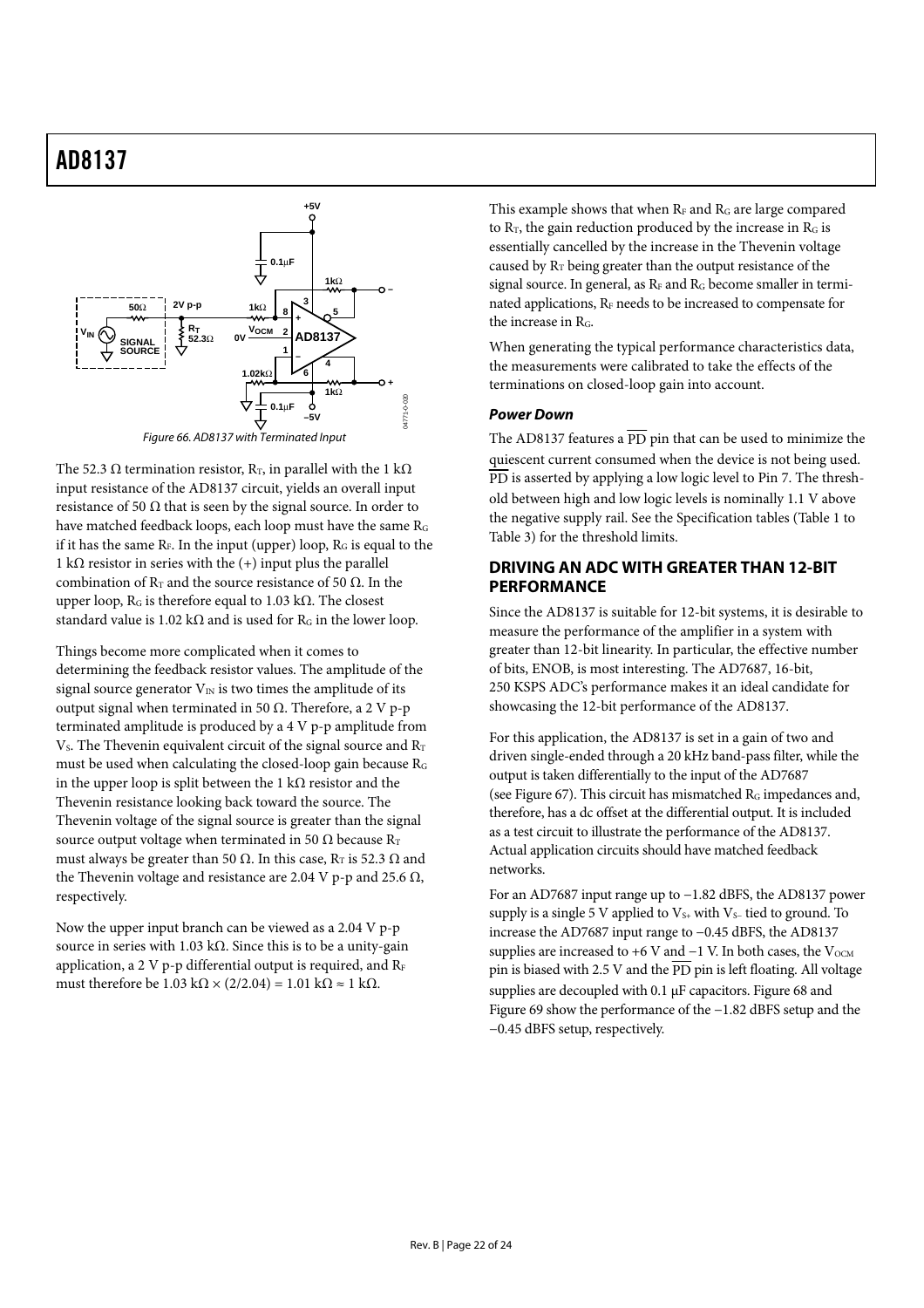

Figure 67. AD8137 Driving AD7687, 16-Bit 250 KSPS ADC







Figure 69. AD8137 Performance on +6 V, −1 V Supplies, −0.45 dBFS